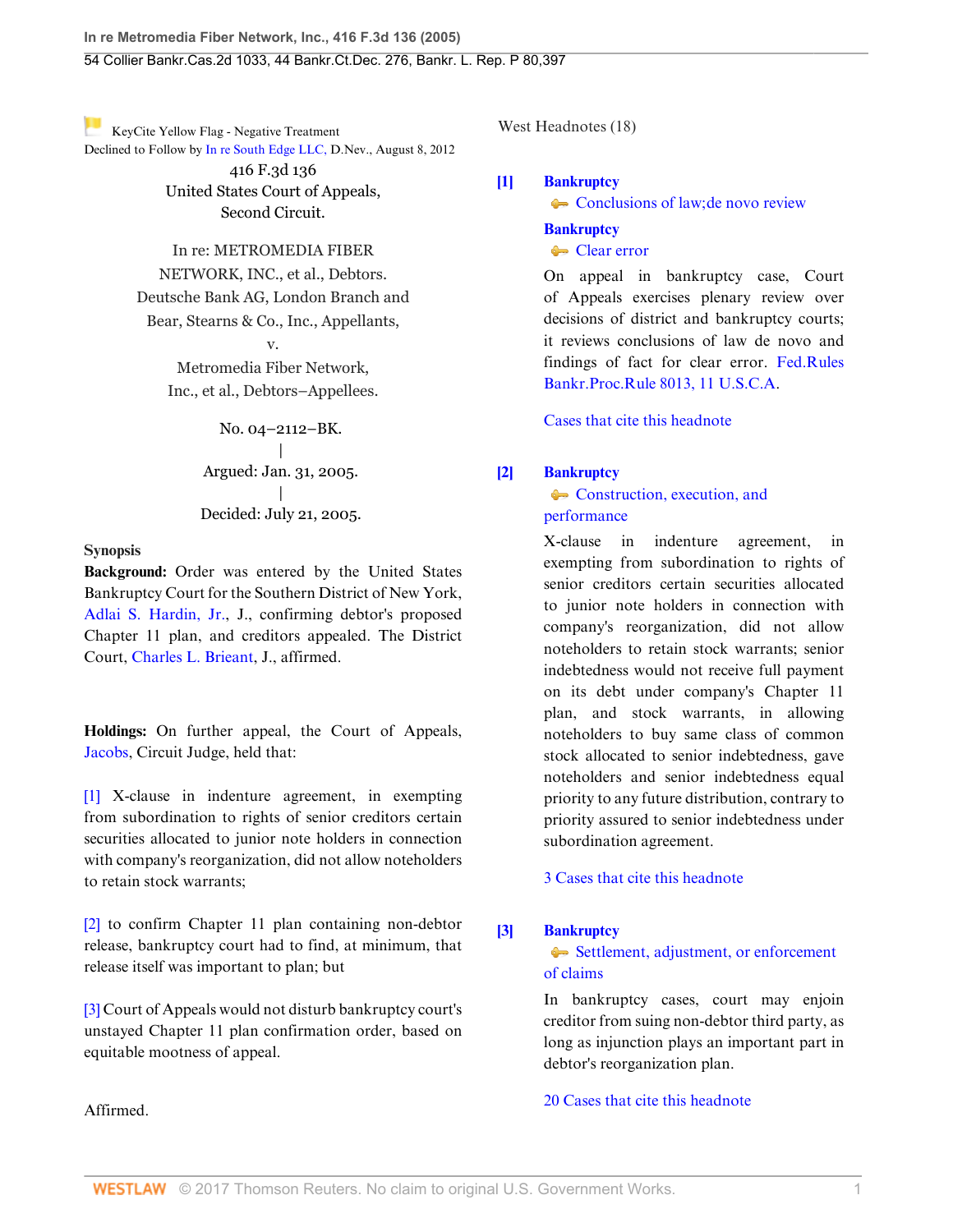### <span id="page-1-1"></span>**[\[4\]](#page-5-1) [Bankruptcy](http://www.westlaw.com/Browse/Home/KeyNumber/51/View.html?docGuid=Iec8c98defa3811d9bf60c1d57ebc853e&originationContext=document&vr=3.0&rs=cblt1.0&transitionType=DocumentItem&contextData=(sc.UserEnteredCitation))**

[Settlement, adjustment, or enforcement](http://www.westlaw.com/Browse/Home/KeyNumber/51k3555/View.html?docGuid=Iec8c98defa3811d9bf60c1d57ebc853e&originationContext=document&vr=3.0&rs=cblt1.0&transitionType=DocumentItem&contextData=(sc.UserEnteredCitation)) [of claims](http://www.westlaw.com/Browse/Home/KeyNumber/51k3555/View.html?docGuid=Iec8c98defa3811d9bf60c1d57ebc853e&originationContext=document&vr=3.0&rs=cblt1.0&transitionType=DocumentItem&contextData=(sc.UserEnteredCitation))

Non-debtor release is properly included in Chapter 11 plan only in rare cases.

[9 Cases that cite this headnote](http://www.westlaw.com/Link/RelatedInformation/DocHeadnoteLink?docGuid=Iec8c98defa3811d9bf60c1d57ebc853e&headnoteId=200697776100420130815031007&originationContext=document&vr=3.0&rs=cblt1.0&transitionType=CitingReferences&contextData=(sc.UserEnteredCitation))

#### <span id="page-1-2"></span>**[\[5\]](#page-6-0) [Bankruptcy](http://www.westlaw.com/Browse/Home/KeyNumber/51/View.html?docGuid=Iec8c98defa3811d9bf60c1d57ebc853e&originationContext=document&vr=3.0&rs=cblt1.0&transitionType=DocumentItem&contextData=(sc.UserEnteredCitation))**

#### **[Carrying out provisions of Code](http://www.westlaw.com/Browse/Home/KeyNumber/51k2126/View.html?docGuid=Iec8c98defa3811d9bf60c1d57ebc853e&originationContext=document&vr=3.0&rs=cblt1.0&transitionType=DocumentItem&contextData=(sc.UserEnteredCitation))**

Bankruptcy Code provision authorizing court to enter "necessary or appropriate" orders does not allow court to create substantive rights that are otherwise unavailable under applicable law. Bankr.Code, [11 U.S.C.A. §](http://www.westlaw.com/Link/Document/FullText?findType=L&pubNum=1000546&cite=11USCAS105&originatingDoc=Iec8c98defa3811d9bf60c1d57ebc853e&refType=RB&originationContext=document&vr=3.0&rs=cblt1.0&transitionType=DocumentItem&contextData=(sc.UserEnteredCitation)#co_pp_8b3b0000958a4) [105\(a\)](http://www.westlaw.com/Link/Document/FullText?findType=L&pubNum=1000546&cite=11USCAS105&originatingDoc=Iec8c98defa3811d9bf60c1d57ebc853e&refType=RB&originationContext=document&vr=3.0&rs=cblt1.0&transitionType=DocumentItem&contextData=(sc.UserEnteredCitation)#co_pp_8b3b0000958a4).

### [2 Cases that cite this headnote](http://www.westlaw.com/Link/RelatedInformation/DocHeadnoteLink?docGuid=Iec8c98defa3811d9bf60c1d57ebc853e&headnoteId=200697776100520130815031007&originationContext=document&vr=3.0&rs=cblt1.0&transitionType=CitingReferences&contextData=(sc.UserEnteredCitation))

### <span id="page-1-3"></span>**[\[6\]](#page-6-1) [Bankruptcy](http://www.westlaw.com/Browse/Home/KeyNumber/51/View.html?docGuid=Iec8c98defa3811d9bf60c1d57ebc853e&originationContext=document&vr=3.0&rs=cblt1.0&transitionType=DocumentItem&contextData=(sc.UserEnteredCitation))**

#### • [Carrying out provisions of Code](http://www.westlaw.com/Browse/Home/KeyNumber/51k2126/View.html?docGuid=Iec8c98defa3811d9bf60c1d57ebc853e&originationContext=document&vr=3.0&rs=cblt1.0&transitionType=DocumentItem&contextData=(sc.UserEnteredCitation))

Any power that judge enjoys under Bankruptcy Code provision authorizing court to enter "necessary or appropriate" orders must derive, ultimately, from some other provision of the Bankruptcy Code. Bankr.Code, [11 U.S.C.A. § 105\(a\)](http://www.westlaw.com/Link/Document/FullText?findType=L&pubNum=1000546&cite=11USCAS105&originatingDoc=Iec8c98defa3811d9bf60c1d57ebc853e&refType=RB&originationContext=document&vr=3.0&rs=cblt1.0&transitionType=DocumentItem&contextData=(sc.UserEnteredCitation)#co_pp_8b3b0000958a4).

[2 Cases that cite this headnote](http://www.westlaw.com/Link/RelatedInformation/DocHeadnoteLink?docGuid=Iec8c98defa3811d9bf60c1d57ebc853e&headnoteId=200697776100620130815031007&originationContext=document&vr=3.0&rs=cblt1.0&transitionType=CitingReferences&contextData=(sc.UserEnteredCitation))

#### <span id="page-1-0"></span>**[\[7\]](#page-6-2) [Bankruptcy](http://www.westlaw.com/Browse/Home/KeyNumber/51/View.html?docGuid=Iec8c98defa3811d9bf60c1d57ebc853e&originationContext=document&vr=3.0&rs=cblt1.0&transitionType=DocumentItem&contextData=(sc.UserEnteredCitation))**

[Settlement, adjustment, or enforcement](http://www.westlaw.com/Browse/Home/KeyNumber/51k3555/View.html?docGuid=Iec8c98defa3811d9bf60c1d57ebc853e&originationContext=document&vr=3.0&rs=cblt1.0&transitionType=DocumentItem&contextData=(sc.UserEnteredCitation)) [of claims](http://www.westlaw.com/Browse/Home/KeyNumber/51k3555/View.html?docGuid=Iec8c98defa3811d9bf60c1d57ebc853e&originationContext=document&vr=3.0&rs=cblt1.0&transitionType=DocumentItem&contextData=(sc.UserEnteredCitation))

To confirm Chapter 11 plan containing nondebtor release, bankruptcy court had to find, at minimum, that release itself was important to plan; it was not enough that one of parties benefiting from release was making "material contribution" to estate.

### [33 Cases that cite this headnote](http://www.westlaw.com/Link/RelatedInformation/DocHeadnoteLink?docGuid=Iec8c98defa3811d9bf60c1d57ebc853e&headnoteId=200697776100720130815031007&originationContext=document&vr=3.0&rs=cblt1.0&transitionType=CitingReferences&contextData=(sc.UserEnteredCitation))

#### <span id="page-1-4"></span>**[\[8\]](#page-6-3) [Bankruptcy](http://www.westlaw.com/Browse/Home/KeyNumber/51/View.html?docGuid=Iec8c98defa3811d9bf60c1d57ebc853e&originationContext=document&vr=3.0&rs=cblt1.0&transitionType=DocumentItem&contextData=(sc.UserEnteredCitation))**

[Settlement, adjustment, or enforcement](http://www.westlaw.com/Browse/Home/KeyNumber/51k3555/View.html?docGuid=Iec8c98defa3811d9bf60c1d57ebc853e&originationContext=document&vr=3.0&rs=cblt1.0&transitionType=DocumentItem&contextData=(sc.UserEnteredCitation)) [of claims](http://www.westlaw.com/Browse/Home/KeyNumber/51k3555/View.html?docGuid=Iec8c98defa3811d9bf60c1d57ebc853e&originationContext=document&vr=3.0&rs=cblt1.0&transitionType=DocumentItem&contextData=(sc.UserEnteredCitation))

Non-debtor release in plan of reorganization should not be approved absent a finding that truly unusual circumstances render the release terms important to success of plan.

[31 Cases that cite this headnote](http://www.westlaw.com/Link/RelatedInformation/DocHeadnoteLink?docGuid=Iec8c98defa3811d9bf60c1d57ebc853e&headnoteId=200697776100820130815031007&originationContext=document&vr=3.0&rs=cblt1.0&transitionType=CitingReferences&contextData=(sc.UserEnteredCitation))

#### <span id="page-1-5"></span>**[\[9\]](#page-7-0) [Bankruptcy](http://www.westlaw.com/Browse/Home/KeyNumber/51/View.html?docGuid=Iec8c98defa3811d9bf60c1d57ebc853e&originationContext=document&vr=3.0&rs=cblt1.0&transitionType=DocumentItem&contextData=(sc.UserEnteredCitation))**

### [Settlement, adjustment, or enforcement](http://www.westlaw.com/Browse/Home/KeyNumber/51k3555/View.html?docGuid=Iec8c98defa3811d9bf60c1d57ebc853e&originationContext=document&vr=3.0&rs=cblt1.0&transitionType=DocumentItem&contextData=(sc.UserEnteredCitation)) [of claims](http://www.westlaw.com/Browse/Home/KeyNumber/51k3555/View.html?docGuid=Iec8c98defa3811d9bf60c1d57ebc853e&originationContext=document&vr=3.0&rs=cblt1.0&transitionType=DocumentItem&contextData=(sc.UserEnteredCitation))

Payment of good and sufficient consideration to creditor(s) enjoined by non-debtor release is not prerequisite to confirmation of Chapter 11 plan containing such a release.

[9 Cases that cite this headnote](http://www.westlaw.com/Link/RelatedInformation/DocHeadnoteLink?docGuid=Iec8c98defa3811d9bf60c1d57ebc853e&headnoteId=200697776100920130815031007&originationContext=document&vr=3.0&rs=cblt1.0&transitionType=CitingReferences&contextData=(sc.UserEnteredCitation))

### <span id="page-1-6"></span>**[\[10\]](#page-7-1) [Bankruptcy](http://www.westlaw.com/Browse/Home/KeyNumber/51/View.html?docGuid=Iec8c98defa3811d9bf60c1d57ebc853e&originationContext=document&vr=3.0&rs=cblt1.0&transitionType=DocumentItem&contextData=(sc.UserEnteredCitation))**

### [Settlement, adjustment, or enforcement](http://www.westlaw.com/Browse/Home/KeyNumber/51k3555/View.html?docGuid=Iec8c98defa3811d9bf60c1d57ebc853e&originationContext=document&vr=3.0&rs=cblt1.0&transitionType=DocumentItem&contextData=(sc.UserEnteredCitation)) [of claims](http://www.westlaw.com/Browse/Home/KeyNumber/51k3555/View.html?docGuid=Iec8c98defa3811d9bf60c1d57ebc853e&originationContext=document&vr=3.0&rs=cblt1.0&transitionType=DocumentItem&contextData=(sc.UserEnteredCitation))

Non-debtor release included in debtor's reorganization plan is not adequately supported by consideration simply because non-debtor contributed something to debtor's reorganization and the enjoined creditor took something out.

[14 Cases that cite this headnote](http://www.westlaw.com/Link/RelatedInformation/DocHeadnoteLink?docGuid=Iec8c98defa3811d9bf60c1d57ebc853e&headnoteId=200697776101020130815031007&originationContext=document&vr=3.0&rs=cblt1.0&transitionType=CitingReferences&contextData=(sc.UserEnteredCitation))

### <span id="page-1-7"></span>**[\[11\]](#page-7-2) [Bankruptcy](http://www.westlaw.com/Browse/Home/KeyNumber/51/View.html?docGuid=Iec8c98defa3811d9bf60c1d57ebc853e&originationContext=document&vr=3.0&rs=cblt1.0&transitionType=DocumentItem&contextData=(sc.UserEnteredCitation))**

#### • [Moot questions](http://www.westlaw.com/Browse/Home/KeyNumber/51k3781/View.html?docGuid=Iec8c98defa3811d9bf60c1d57ebc853e&originationContext=document&vr=3.0&rs=cblt1.0&transitionType=DocumentItem&contextData=(sc.UserEnteredCitation))

In bankruptcy cases, appeal should be dismissed as equitably moot, even though effective relief could conceivably be fashioned, where implementation of that relief would be inequitable.

[24 Cases that cite this headnote](http://www.westlaw.com/Link/RelatedInformation/DocHeadnoteLink?docGuid=Iec8c98defa3811d9bf60c1d57ebc853e&headnoteId=200697776101120130815031007&originationContext=document&vr=3.0&rs=cblt1.0&transitionType=CitingReferences&contextData=(sc.UserEnteredCitation))

### <span id="page-1-8"></span>**[\[12\]](#page-7-3) [Bankruptcy](http://www.westlaw.com/Browse/Home/KeyNumber/51/View.html?docGuid=Iec8c98defa3811d9bf60c1d57ebc853e&originationContext=document&vr=3.0&rs=cblt1.0&transitionType=DocumentItem&contextData=(sc.UserEnteredCitation))**

#### • [Moot questions](http://www.westlaw.com/Browse/Home/KeyNumber/51k3781/View.html?docGuid=Iec8c98defa3811d9bf60c1d57ebc853e&originationContext=document&vr=3.0&rs=cblt1.0&transitionType=DocumentItem&contextData=(sc.UserEnteredCitation))

"Equitable mootness" is doctrine distinct from constitutional mootness; it is prudential doctrine, that is invoked to avoid disturbing a reorganization plan once implemented.

[18 Cases that cite this headnote](http://www.westlaw.com/Link/RelatedInformation/DocHeadnoteLink?docGuid=Iec8c98defa3811d9bf60c1d57ebc853e&headnoteId=200697776101220130815031007&originationContext=document&vr=3.0&rs=cblt1.0&transitionType=CitingReferences&contextData=(sc.UserEnteredCitation))

### <span id="page-1-9"></span>**[\[13\]](#page-7-4) [Bankruptcy](http://www.westlaw.com/Browse/Home/KeyNumber/51/View.html?docGuid=Iec8c98defa3811d9bf60c1d57ebc853e&originationContext=document&vr=3.0&rs=cblt1.0&transitionType=DocumentItem&contextData=(sc.UserEnteredCitation))**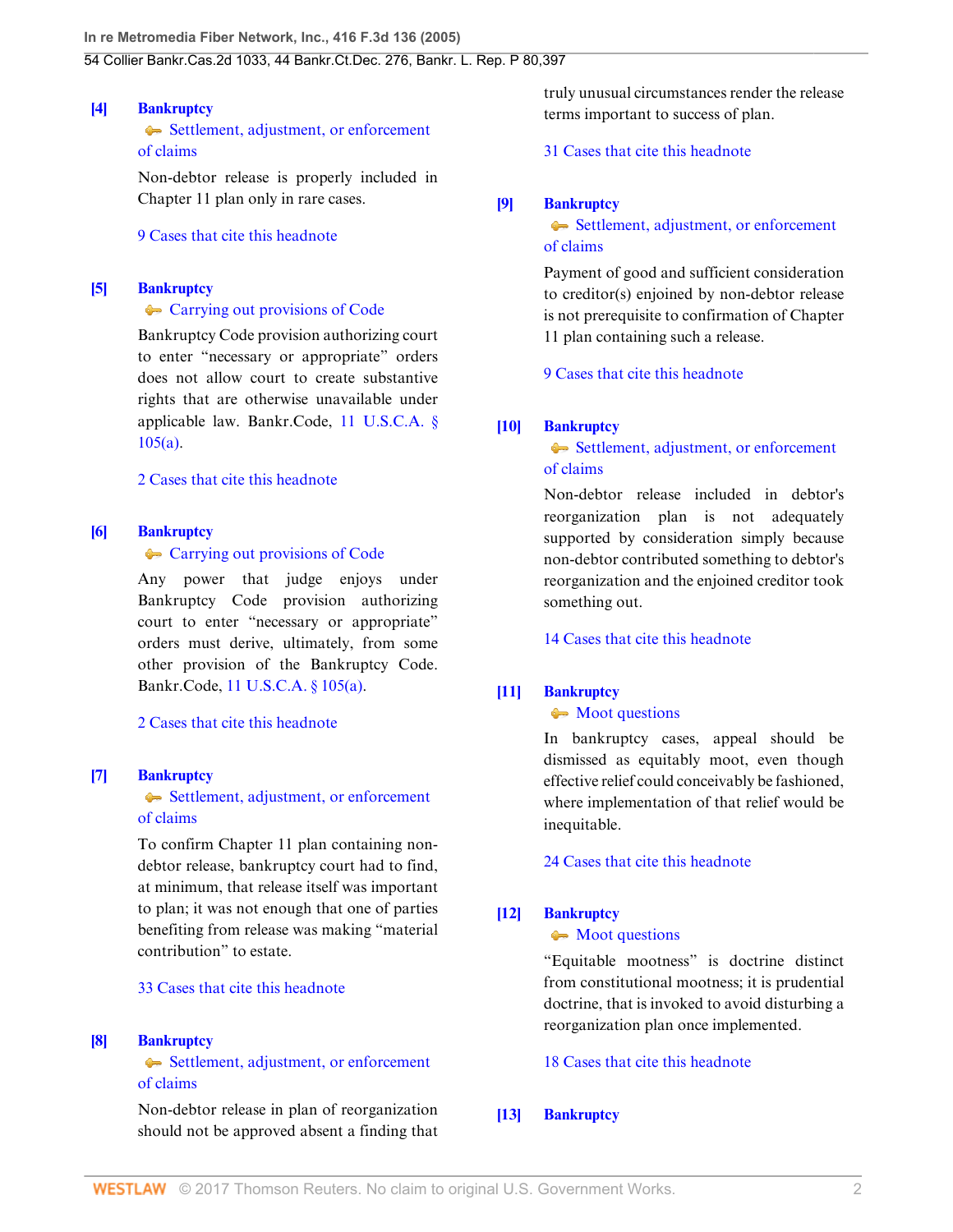#### • [Moot questions](http://www.westlaw.com/Browse/Home/KeyNumber/51k3781/View.html?docGuid=Iec8c98defa3811d9bf60c1d57ebc853e&originationContext=document&vr=3.0&rs=cblt1.0&transitionType=DocumentItem&contextData=(sc.UserEnteredCitation))

Equitable mootness bears only on proper remedy, and not on appellate court's power to rule, such that court is not inhibited from considering the merits before considering whether appeal is equitably moot; often, appraisal of merits is essential to the framing of equitable remedy.

#### [8 Cases that cite this headnote](http://www.westlaw.com/Link/RelatedInformation/DocHeadnoteLink?docGuid=Iec8c98defa3811d9bf60c1d57ebc853e&headnoteId=200697776101320130815031007&originationContext=document&vr=3.0&rs=cblt1.0&transitionType=CitingReferences&contextData=(sc.UserEnteredCitation))

### <span id="page-2-1"></span>**[\[14\]](#page-7-5) [Bankruptcy](http://www.westlaw.com/Browse/Home/KeyNumber/51/View.html?docGuid=Iec8c98defa3811d9bf60c1d57ebc853e&originationContext=document&vr=3.0&rs=cblt1.0&transitionType=DocumentItem&contextData=(sc.UserEnteredCitation))**

### • [Moot questions](http://www.westlaw.com/Browse/Home/KeyNumber/51k3781/View.html?docGuid=Iec8c98defa3811d9bf60c1d57ebc853e&originationContext=document&vr=3.0&rs=cblt1.0&transitionType=DocumentItem&contextData=(sc.UserEnteredCitation))

When Chapter 11 plan has been substantially consummated, appeal from confirmation order should be dismissed unless several enumerated requirements are satisfied.

### [4 Cases that cite this headnote](http://www.westlaw.com/Link/RelatedInformation/DocHeadnoteLink?docGuid=Iec8c98defa3811d9bf60c1d57ebc853e&headnoteId=200697776101420130815031007&originationContext=document&vr=3.0&rs=cblt1.0&transitionType=CitingReferences&contextData=(sc.UserEnteredCitation))

### <span id="page-2-2"></span>**[\[15\]](#page-7-6) [Bankruptcy](http://www.westlaw.com/Browse/Home/KeyNumber/51/View.html?docGuid=Iec8c98defa3811d9bf60c1d57ebc853e&originationContext=document&vr=3.0&rs=cblt1.0&transitionType=DocumentItem&contextData=(sc.UserEnteredCitation))**

[Effect of want of stay; conclusiveness of](http://www.westlaw.com/Browse/Home/KeyNumber/51k3776.5(5)/View.html?docGuid=Iec8c98defa3811d9bf60c1d57ebc853e&originationContext=document&vr=3.0&rs=cblt1.0&transitionType=DocumentItem&contextData=(sc.UserEnteredCitation)) [sale](http://www.westlaw.com/Browse/Home/KeyNumber/51k3776.5(5)/View.html?docGuid=Iec8c98defa3811d9bf60c1d57ebc853e&originationContext=document&vr=3.0&rs=cblt1.0&transitionType=DocumentItem&contextData=(sc.UserEnteredCitation))

### **[Bankruptcy](http://www.westlaw.com/Browse/Home/KeyNumber/51/View.html?docGuid=Iec8c98defa3811d9bf60c1d57ebc853e&originationContext=document&vr=3.0&rs=cblt1.0&transitionType=DocumentItem&contextData=(sc.UserEnteredCitation))**

#### • [Moot questions](http://www.westlaw.com/Browse/Home/KeyNumber/51k3781/View.html?docGuid=Iec8c98defa3811d9bf60c1d57ebc853e&originationContext=document&vr=3.0&rs=cblt1.0&transitionType=DocumentItem&contextData=(sc.UserEnteredCitation))

Chief consideration for appellate court, in deciding whether to hear appeal from plan confirmation order despite substantial consummation of plan, is whether appellant sought stay of confirmation; if stay was sought, then appellate court will provide relief if it is at all feasible, i.e., unless relief would knock props out from under authorization for every transaction that has taken place and create an unmanageable, uncontrollable situation for bankruptcy court.

### [27 Cases that cite this headnote](http://www.westlaw.com/Link/RelatedInformation/DocHeadnoteLink?docGuid=Iec8c98defa3811d9bf60c1d57ebc853e&headnoteId=200697776101520130815031007&originationContext=document&vr=3.0&rs=cblt1.0&transitionType=CitingReferences&contextData=(sc.UserEnteredCitation))

### <span id="page-2-3"></span>**[\[16\]](#page-7-7) [Bankruptcy](http://www.westlaw.com/Browse/Home/KeyNumber/51/View.html?docGuid=Iec8c98defa3811d9bf60c1d57ebc853e&originationContext=document&vr=3.0&rs=cblt1.0&transitionType=DocumentItem&contextData=(sc.UserEnteredCitation))**

[Effect of want of stay; conclusiveness of](http://www.westlaw.com/Browse/Home/KeyNumber/51k3776.5(5)/View.html?docGuid=Iec8c98defa3811d9bf60c1d57ebc853e&originationContext=document&vr=3.0&rs=cblt1.0&transitionType=DocumentItem&contextData=(sc.UserEnteredCitation)) [sale](http://www.westlaw.com/Browse/Home/KeyNumber/51k3776.5(5)/View.html?docGuid=Iec8c98defa3811d9bf60c1d57ebc853e&originationContext=document&vr=3.0&rs=cblt1.0&transitionType=DocumentItem&contextData=(sc.UserEnteredCitation))

## **[Bankruptcy](http://www.westlaw.com/Browse/Home/KeyNumber/51/View.html?docGuid=Iec8c98defa3811d9bf60c1d57ebc853e&originationContext=document&vr=3.0&rs=cblt1.0&transitionType=DocumentItem&contextData=(sc.UserEnteredCitation))**

#### • [Moot questions](http://www.westlaw.com/Browse/Home/KeyNumber/51k3781/View.html?docGuid=Iec8c98defa3811d9bf60c1d57ebc853e&originationContext=document&vr=3.0&rs=cblt1.0&transitionType=DocumentItem&contextData=(sc.UserEnteredCitation))

Bankruptcy appellate court, in deciding whether to hear appeal from plan confirmation order despite substantial

consummation of plan, will consider equities of doing so, where party appealing plan confirmation order has failed to seek stay thereof; party must seek stay, even though it may seem highly unlikely that bankruptcy court will issue one.

[14 Cases that cite this headnote](http://www.westlaw.com/Link/RelatedInformation/DocHeadnoteLink?docGuid=Iec8c98defa3811d9bf60c1d57ebc853e&headnoteId=200697776101620130815031007&originationContext=document&vr=3.0&rs=cblt1.0&transitionType=CitingReferences&contextData=(sc.UserEnteredCitation))

### <span id="page-2-4"></span>**[\[17\]](#page-8-0) [Bankruptcy](http://www.westlaw.com/Browse/Home/KeyNumber/51/View.html?docGuid=Iec8c98defa3811d9bf60c1d57ebc853e&originationContext=document&vr=3.0&rs=cblt1.0&transitionType=DocumentItem&contextData=(sc.UserEnteredCitation))**

[Effect of want of stay; conclusiveness of](http://www.westlaw.com/Browse/Home/KeyNumber/51k3776.5(5)/View.html?docGuid=Iec8c98defa3811d9bf60c1d57ebc853e&originationContext=document&vr=3.0&rs=cblt1.0&transitionType=DocumentItem&contextData=(sc.UserEnteredCitation)) [sale](http://www.westlaw.com/Browse/Home/KeyNumber/51k3776.5(5)/View.html?docGuid=Iec8c98defa3811d9bf60c1d57ebc853e&originationContext=document&vr=3.0&rs=cblt1.0&transitionType=DocumentItem&contextData=(sc.UserEnteredCitation))

### **[Bankruptcy](http://www.westlaw.com/Browse/Home/KeyNumber/51/View.html?docGuid=Iec8c98defa3811d9bf60c1d57ebc853e&originationContext=document&vr=3.0&rs=cblt1.0&transitionType=DocumentItem&contextData=(sc.UserEnteredCitation))**

### • [Moot questions](http://www.westlaw.com/Browse/Home/KeyNumber/51k3781/View.html?docGuid=Iec8c98defa3811d9bf60c1d57ebc853e&originationContext=document&vr=3.0&rs=cblt1.0&transitionType=DocumentItem&contextData=(sc.UserEnteredCitation))

In absence of any request for stay, question for bankruptcy appellate court, in deciding whether to hear appeal from plan confirmation order despite substantial consummation of plan, is not solely whether it "can*"* provide relief without unraveling plan, but also whether court "should" provide such relief in light of fairness concerns.

[15 Cases that cite this headnote](http://www.westlaw.com/Link/RelatedInformation/DocHeadnoteLink?docGuid=Iec8c98defa3811d9bf60c1d57ebc853e&headnoteId=200697776101720130815031007&originationContext=document&vr=3.0&rs=cblt1.0&transitionType=CitingReferences&contextData=(sc.UserEnteredCitation))

### <span id="page-2-0"></span>**[\[18\]](#page-8-1) [Bankruptcy](http://www.westlaw.com/Browse/Home/KeyNumber/51/View.html?docGuid=Iec8c98defa3811d9bf60c1d57ebc853e&originationContext=document&vr=3.0&rs=cblt1.0&transitionType=DocumentItem&contextData=(sc.UserEnteredCitation))**

[Effect of want of stay; conclusiveness of](http://www.westlaw.com/Browse/Home/KeyNumber/51k3776.5(5)/View.html?docGuid=Iec8c98defa3811d9bf60c1d57ebc853e&originationContext=document&vr=3.0&rs=cblt1.0&transitionType=DocumentItem&contextData=(sc.UserEnteredCitation)) [sale](http://www.westlaw.com/Browse/Home/KeyNumber/51k3776.5(5)/View.html?docGuid=Iec8c98defa3811d9bf60c1d57ebc853e&originationContext=document&vr=3.0&rs=cblt1.0&transitionType=DocumentItem&contextData=(sc.UserEnteredCitation))

### **[Bankruptcy](http://www.westlaw.com/Browse/Home/KeyNumber/51/View.html?docGuid=Iec8c98defa3811d9bf60c1d57ebc853e&originationContext=document&vr=3.0&rs=cblt1.0&transitionType=DocumentItem&contextData=(sc.UserEnteredCitation))**

#### • [Moot questions](http://www.westlaw.com/Browse/Home/KeyNumber/51k3781/View.html?docGuid=Iec8c98defa3811d9bf60c1d57ebc853e&originationContext=document&vr=3.0&rs=cblt1.0&transitionType=DocumentItem&contextData=(sc.UserEnteredCitation))

Court of Appeals would not disturb bankruptcy court's Chapter 11 plan confirmation order, though court, without adequate inquiry into relevant factors, had approved comprehensive non-debtor release in plan, where creditors appealing order had failed either to seek stay of confirmation order or to pursue expedited appeal, and plan had been substantially consummated; appeal was equitably moot.

[19 Cases that cite this headnote](http://www.westlaw.com/Link/RelatedInformation/DocHeadnoteLink?docGuid=Iec8c98defa3811d9bf60c1d57ebc853e&headnoteId=200697776101820130815031007&originationContext=document&vr=3.0&rs=cblt1.0&transitionType=CitingReferences&contextData=(sc.UserEnteredCitation))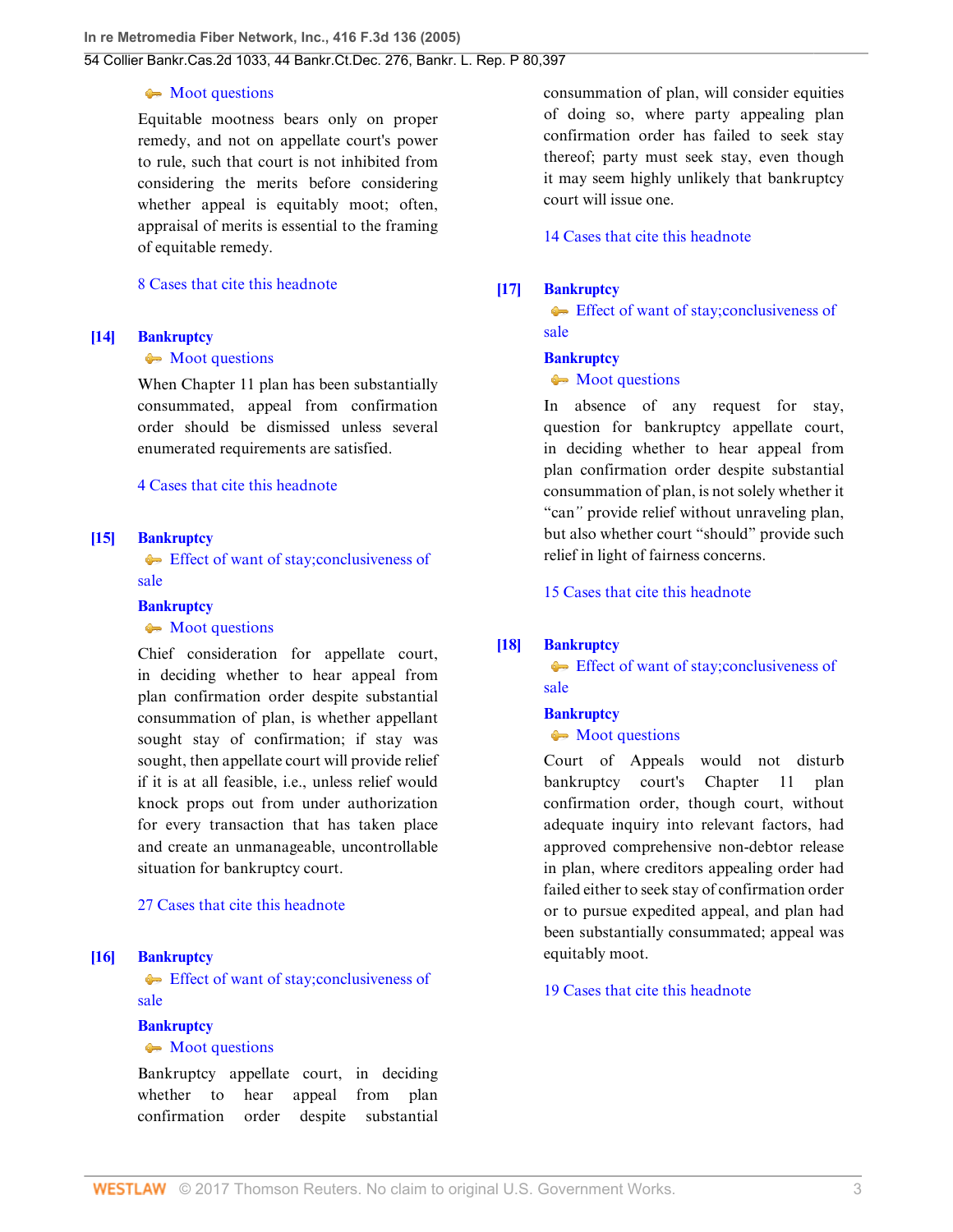### **Attorneys and Law Firms**

**\*138** [Edward J. Estrada](http://www.westlaw.com/Link/Document/FullText?findType=h&pubNum=176284&cite=0328836401&originatingDoc=Iec8c98defa3811d9bf60c1d57ebc853e&refType=RQ&originationContext=document&vr=3.0&rs=cblt1.0&transitionType=DocumentItem&contextData=(sc.UserEnteredCitation)), Leboeuf, Lamb, Greene & MacRae, LLP, New York, N.Y. [\(John S. Kinzey](http://www.westlaw.com/Link/Document/FullText?findType=h&pubNum=176284&cite=0328842801&originatingDoc=Iec8c98defa3811d9bf60c1d57ebc853e&refType=RQ&originationContext=document&vr=3.0&rs=cblt1.0&transitionType=DocumentItem&contextData=(sc.UserEnteredCitation)), on the brief), for Appellants.

[Ronald R. Sussman,](http://www.westlaw.com/Link/Document/FullText?findType=h&pubNum=176284&cite=0327261301&originatingDoc=Iec8c98defa3811d9bf60c1d57ebc853e&refType=RQ&originationContext=document&vr=3.0&rs=cblt1.0&transitionType=DocumentItem&contextData=(sc.UserEnteredCitation)) Kronish Lieb Weiner & Hellman LLP, New York, N.Y. ([Richard S. Kanowitz,](http://www.westlaw.com/Link/Document/FullText?findType=h&pubNum=176284&cite=0327258401&originatingDoc=Iec8c98defa3811d9bf60c1d57ebc853e&refType=RQ&originationContext=document&vr=3.0&rs=cblt1.0&transitionType=DocumentItem&contextData=(sc.UserEnteredCitation)) [Jeffrey L.](http://www.westlaw.com/Link/Document/FullText?findType=h&pubNum=176284&cite=0318047601&originatingDoc=Iec8c98defa3811d9bf60c1d57ebc853e&refType=RQ&originationContext=document&vr=3.0&rs=cblt1.0&transitionType=DocumentItem&contextData=(sc.UserEnteredCitation)) [Cohen](http://www.westlaw.com/Link/Document/FullText?findType=h&pubNum=176284&cite=0318047601&originatingDoc=Iec8c98defa3811d9bf60c1d57ebc853e&refType=RQ&originationContext=document&vr=3.0&rs=cblt1.0&transitionType=DocumentItem&contextData=(sc.UserEnteredCitation)), and [Seth Van Aalten](http://www.westlaw.com/Link/Document/FullText?findType=h&pubNum=176284&cite=0334169201&originatingDoc=Iec8c98defa3811d9bf60c1d57ebc853e&refType=RQ&originationContext=document&vr=3.0&rs=cblt1.0&transitionType=DocumentItem&contextData=(sc.UserEnteredCitation)), on the brief), for Debtors– Appellees.

<span id="page-3-3"></span>Before: [JACOBS](http://www.westlaw.com/Link/Document/FullText?findType=h&pubNum=176284&cite=0179982801&originatingDoc=Iec8c98defa3811d9bf60c1d57ebc853e&refType=RQ&originationContext=document&vr=3.0&rs=cblt1.0&transitionType=DocumentItem&contextData=(sc.UserEnteredCitation)) and [CALABRESI](http://www.westlaw.com/Link/Document/FullText?findType=h&pubNum=176284&cite=0205251101&originatingDoc=Iec8c98defa3811d9bf60c1d57ebc853e&refType=RQ&originationContext=document&vr=3.0&rs=cblt1.0&transitionType=DocumentItem&contextData=(sc.UserEnteredCitation)), Circuit Judges, and RAKOFF, District Judge. [\\*](#page-3-2)

### **Opinion**

### [JACOBS](http://www.westlaw.com/Link/Document/FullText?findType=h&pubNum=176284&cite=0179982801&originatingDoc=Iec8c98defa3811d9bf60c1d57ebc853e&refType=RQ&originationContext=document&vr=3.0&rs=cblt1.0&transitionType=DocumentItem&contextData=(sc.UserEnteredCitation)), Circuit Judge.

Creditors Deutsche Bank AG (London Branch) and Bear, Stearns & Co., Inc. (collectively, "appellants") challenge the now-largely implemented Plan of Reorganization ("Plan") confirmed in the Chapter 11 bankruptcy proceeding of Metromedia Fiber Network, Inc. and its subsidiaries (collectively, "Metromedia"). This appeal is taken from a March 18, 2004 judgment of the United States District Court for the Southern District of New York (Brieant, *J.*), affirming the August 21, 2003 confirmation order of the Bankruptcy Court (Hardin, Jr., *B.J.*).

First, appellants challenge the reallocation to other creditors of stock warrants that were initially allocated to appellants under Metromedia's Plan. Without contesting that cash and stock allocated to appellants were properly reallocated to those creditors under the terms of a prior subordination agreement, appellants argue that they are allowed to keep the warrants by virtue of an exception in that subordination agreement, a so-called "X–Clause."

Second, appellants argue that releases in the Plan improperly shield certain nondebtors from suit by the creditors.

AboveNet, Inc., f/k/a Metromedia Fiber Network, Inc., and its subsidiaries (collectively, "appellees" or "the Reorganized Debtors") refute these claims on the merits, and also argue that this appeal should be deemed equitably moot because numerous transactions have occurred since the Plan's September 8, 2003 effective date, and because appellants failed to ask the bankruptcy court or the district court for a stay of confirmation pending this appeal.

**\*139** Appellants' objections to the Plan were rejected on the merits by the bankruptcy court and the district court. At the same time, the district court ruled that relief (if justified by the merits) would not have been barred by the doctrine of equitable mootness because effective relief could have been afforded without "unraveling the Plan."

<span id="page-3-0"></span>**[\[1](#page-0-1)]** This Court exercises plenary review over the decisions of the district court and bankruptcy court; we review conclusions of law *de novo* and findings of fact for clear error. *[Superintendent of Ins. v. Ochs](http://www.westlaw.com/Link/Document/FullText?findType=Y&serNum=2004750620&pubNum=506&originatingDoc=Iec8c98defa3811d9bf60c1d57ebc853e&refType=RP&fi=co_pp_sp_506_212&originationContext=document&vr=3.0&rs=cblt1.0&transitionType=DocumentItem&contextData=(sc.UserEnteredCitation)#co_pp_sp_506_212)* (*In re First Cent. Fin. Corp.*[\), 377 F.3d 209, 212 \(2d Cir.2004\).](http://www.westlaw.com/Link/Document/FullText?findType=Y&serNum=2004750620&pubNum=506&originatingDoc=Iec8c98defa3811d9bf60c1d57ebc853e&refType=RP&fi=co_pp_sp_506_212&originationContext=document&vr=3.0&rs=cblt1.0&transitionType=DocumentItem&contextData=(sc.UserEnteredCitation)#co_pp_sp_506_212) We conclude that the reallocation of the warrants was proper, but that the bankruptcy court erred in approving the nondebtor releases. Nevertheless, we affirm because this appeal is equitably moot.

### **I. The X–Clause**

<span id="page-3-1"></span>**[\[2](#page-0-0)]** Before the bankruptcy, appellants purchased various Metromedia notes (the "Notes") governed by an indenture agreement that subordinated the rights of the note holders to those of other creditors ("the Senior Indebtedness") as follows:

> <span id="page-3-5"></span>Upon the payment or distribution of the assets of  $[MFN<sup>1</sup>]$  $[MFN<sup>1</sup>]$  $[MFN<sup>1</sup>]$  of any kind or character ... to creditors upon any dissolution, winding-up, liquidation or reorganization of [MFN] ... any payment or distribution of assets of [MFN] of any kind or character ... to which the Holders [of the Notes] or the Trustee on behalf of the Holders would be entitled ... shall be paid or delivered ... to the holders of the Senior Indebtedness ....

"MFN" refers to Metromedia Fiber Network, Inc.

<span id="page-3-4"></span>[1](#page-3-5)

<span id="page-3-2"></span>The Honorable [Jed S. Rakoff,](http://www.westlaw.com/Link/Document/FullText?findType=h&pubNum=176284&cite=0106684001&originatingDoc=Iec8c98defa3811d9bf60c1d57ebc853e&refType=RQ&originationContext=document&vr=3.0&rs=cblt1.0&transitionType=DocumentItem&contextData=(sc.UserEnteredCitation)) United States District Judge for the Southern District of New York, sitting by designation.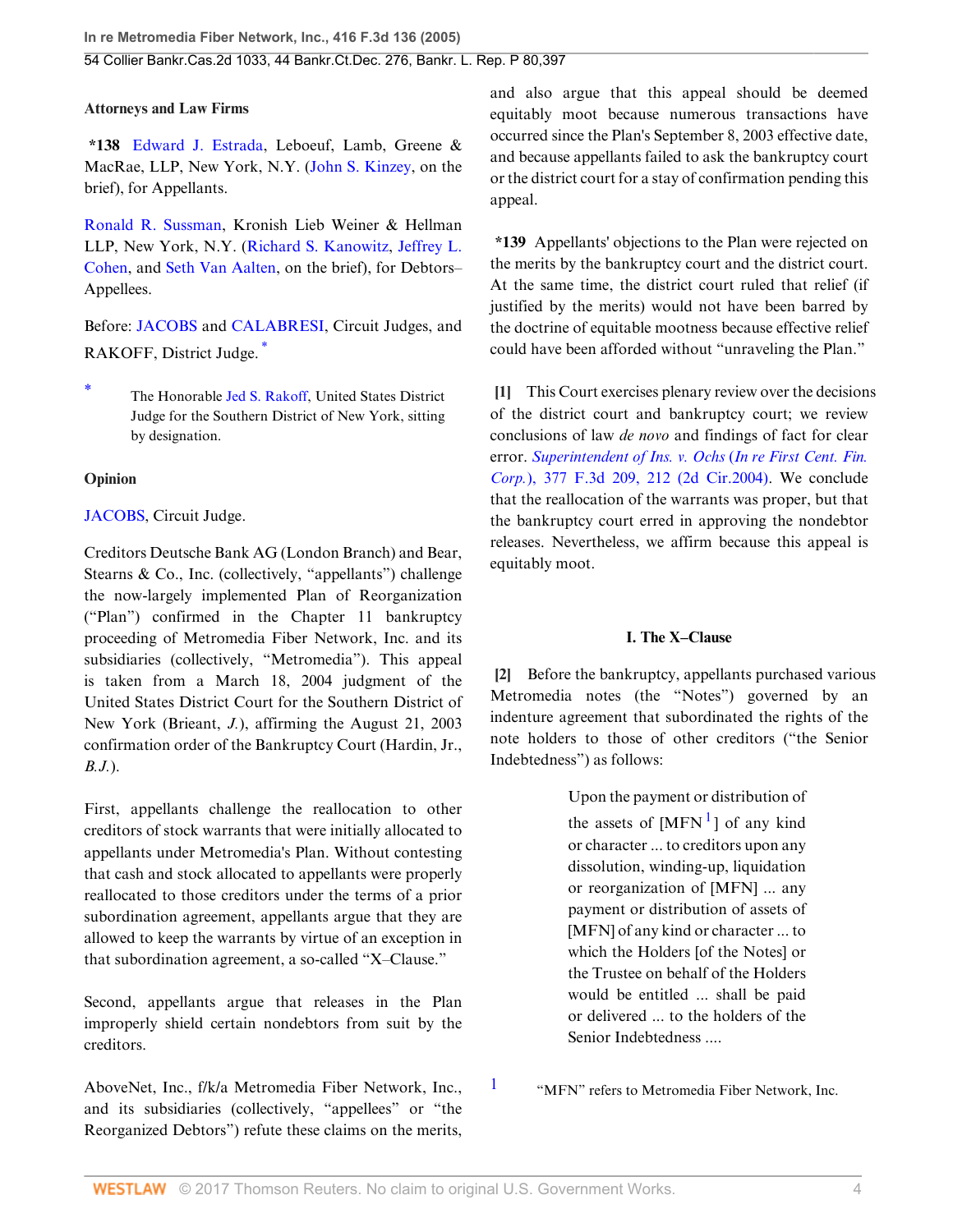However, a so-called X–Clause exempted from subordination:

> securities of [MFN] as reorganized or readjusted, or securities of [MFN] or any other Person provided for by a plan of reorganization or readjustment, junior, or the payment of which is otherwise subordinate, at least to the extent provided in this Article 12, with respect to the Notes, to the payment of all Senior Indebtedness.

The Notes were outstanding when Metromedia filed for relief under Chapter 11. The Plan provided in relevant (small) part that [i] on account of the Notes, appellants were to be paid a combination of cash, common stock in the Reorganized Debtors, and fiveand seven-year warrants to purchase additional common stock at specified prices; but [ii] under the terms of the subordination agreement described above, appellants' entire distribution would be reallocated to the Senior Indebtedness.

Appellants concede that the Plan properly reallocated the cash and stock to the Senior Indebtedness; but they argue that the X–Clause allowed them to keep the stock warrants.

The stock warrants are covered by the X–Clause if they are "junior," or if their "payment ... is otherwise subordinate ... with respect to the Notes, to the payment of all Senior Indebtedness." But the text is not selfreading; the applicability of the clause in a specific case is not readily apparent; and the parties have submitted no evidence as to the drafters' intentions. Still, such clauses seem to be common in the industry. *See [In re Envirodyne](http://www.westlaw.com/Link/Document/FullText?findType=Y&serNum=1994149007&pubNum=506&originatingDoc=Iec8c98defa3811d9bf60c1d57ebc853e&refType=RP&fi=co_pp_sp_506_306&originationContext=document&vr=3.0&rs=cblt1.0&transitionType=DocumentItem&contextData=(sc.UserEnteredCitation)#co_pp_sp_506_306) Indus.,* [29 F.3d 301, 306 \(7th Cir.1994\).](http://www.westlaw.com/Link/Document/FullText?findType=Y&serNum=1994149007&pubNum=506&originatingDoc=Iec8c98defa3811d9bf60c1d57ebc853e&refType=RP&fi=co_pp_sp_506_306&originationContext=document&vr=3.0&rs=cblt1.0&transitionType=DocumentItem&contextData=(sc.UserEnteredCitation)#co_pp_sp_506_306)

Helpful guidance is found in the American Bar Foundation's *Commentaries on Model Debenture Indenture Provisions* (1971) [hereinafter *Commentaries* ]. [2](#page-4-0) In a **\*140** nutshell, when subordinated and senior note holders are given securities under a plan of reorganization, an X–Clause allows the subordinated note holder to retain its securities only if the securities given to the senior note holder have higher priority to future distributions and dividends (up to the full amount of the senior <span id="page-4-3"></span>notes). This provides for full payment of the senior notes before any payment of the subordinated notes is made. In such a case, the senior note holder enjoys unimpaired the priority to payment that it had under its notes, *i.e.,* payments on the subordinated note holder's securities are "subordinate ... to the payment of all Senior Indebtedness." *See Commentaries, supra,* § 14–5, at 570 (X–Clause is triggered where "mortgage bonds, preferred stock or similar higher class security" are provided to senior note holders and "common stock" is provided to subordinated note holders because "this kind of distribution gives practical effect to the subordination and therefore turnover is not required")<sup>[3](#page-4-1)</sup>; Ad Hoc Committee for Revision of the 1983 Model Simplified Indenture, *[Revised Model Simplified Indenture,](http://www.westlaw.com/Link/Document/FullText?findType=Y&serNum=0119606855&pubNum=1105&originatingDoc=Iec8c98defa3811d9bf60c1d57ebc853e&refType=LR&originationContext=document&vr=3.0&rs=cblt1.0&transitionType=DocumentItem&contextData=(sc.UserEnteredCitation))* 55 Bus. Law. 1115, [1221 \(2000\)](http://www.westlaw.com/Link/Document/FullText?findType=Y&serNum=0119606855&pubNum=1105&originatingDoc=Iec8c98defa3811d9bf60c1d57ebc853e&refType=LR&originationContext=document&vr=3.0&rs=cblt1.0&transitionType=DocumentItem&contextData=(sc.UserEnteredCitation)) ("If Senior Debt were to receive preferred stock and the subordinated debt were to receive common stock, for example, where the preferred stock precluded distributions to common stockholders until the preferred stock was redeemed, the X–Clause would permit that distribution."). This approach assures that the junior creditor remains fully subordinated without requiring it to yield assets that are not required for full payment of the senior creditor and that would therefore make a roundtrip to the senior creditor and back, with the attendant delay, friction, and transaction cost.

- <span id="page-4-0"></span>[2](#page-4-2) We have previously relied on the *Commentaries* to interpret indenture provisions. *See, e.g., [Elliott](http://www.westlaw.com/Link/Document/FullText?findType=Y&serNum=1988017875&pubNum=350&originatingDoc=Iec8c98defa3811d9bf60c1d57ebc853e&refType=RP&fi=co_pp_sp_350_71&originationContext=document&vr=3.0&rs=cblt1.0&transitionType=DocumentItem&contextData=(sc.UserEnteredCitation)#co_pp_sp_350_71) [Assocs. v. J. Henry Schroder Bank & Trust Co.,](http://www.westlaw.com/Link/Document/FullText?findType=Y&serNum=1988017875&pubNum=350&originatingDoc=Iec8c98defa3811d9bf60c1d57ebc853e&refType=RP&fi=co_pp_sp_350_71&originationContext=document&vr=3.0&rs=cblt1.0&transitionType=DocumentItem&contextData=(sc.UserEnteredCitation)#co_pp_sp_350_71)* 838 [F.2d 66, 71–72 \(2d Cir.1988\);](http://www.westlaw.com/Link/Document/FullText?findType=Y&serNum=1988017875&pubNum=350&originatingDoc=Iec8c98defa3811d9bf60c1d57ebc853e&refType=RP&fi=co_pp_sp_350_71&originationContext=document&vr=3.0&rs=cblt1.0&transitionType=DocumentItem&contextData=(sc.UserEnteredCitation)#co_pp_sp_350_71) *[Sharon Steel Corp.](http://www.westlaw.com/Link/Document/FullText?findType=Y&serNum=1982143989&pubNum=350&originatingDoc=Iec8c98defa3811d9bf60c1d57ebc853e&refType=RP&fi=co_pp_sp_350_1048&originationContext=document&vr=3.0&rs=cblt1.0&transitionType=DocumentItem&contextData=(sc.UserEnteredCitation)#co_pp_sp_350_1048) [v. Chase Manhattan Bank, N.A.,](http://www.westlaw.com/Link/Document/FullText?findType=Y&serNum=1982143989&pubNum=350&originatingDoc=Iec8c98defa3811d9bf60c1d57ebc853e&refType=RP&fi=co_pp_sp_350_1048&originationContext=document&vr=3.0&rs=cblt1.0&transitionType=DocumentItem&contextData=(sc.UserEnteredCitation)#co_pp_sp_350_1048)* 691 F.2d 1039, [1048–50 \(2d Cir.1982\)](http://www.westlaw.com/Link/Document/FullText?findType=Y&serNum=1982143989&pubNum=350&originatingDoc=Iec8c98defa3811d9bf60c1d57ebc853e&refType=RP&fi=co_pp_sp_350_1048&originationContext=document&vr=3.0&rs=cblt1.0&transitionType=DocumentItem&contextData=(sc.UserEnteredCitation)#co_pp_sp_350_1048); *see also [Envirodyne,](http://www.westlaw.com/Link/Document/FullText?findType=Y&serNum=1994149007&pubNum=506&originatingDoc=Iec8c98defa3811d9bf60c1d57ebc853e&refType=RP&fi=co_pp_sp_506_305&originationContext=document&vr=3.0&rs=cblt1.0&transitionType=DocumentItem&contextData=(sc.UserEnteredCitation)#co_pp_sp_506_305)* 29 F.3d [at 305](http://www.westlaw.com/Link/Document/FullText?findType=Y&serNum=1994149007&pubNum=506&originatingDoc=Iec8c98defa3811d9bf60c1d57ebc853e&refType=RP&fi=co_pp_sp_506_305&originationContext=document&vr=3.0&rs=cblt1.0&transitionType=DocumentItem&contextData=(sc.UserEnteredCitation)#co_pp_sp_506_305) (approving of the use of texts, such as the *Commentaries,* which "like trade usage, are in the nature of specialized dictionaries").
- <span id="page-4-2"></span><span id="page-4-1"></span>[3](#page-4-3) One of the model X–Clauses in the *Commentaries* closely resembles the X–Clause in this case:
	- (other than securities of the Company as reorganized or readjusted or securities of the Company or any other corporation provided for by a plan of reorganization or readjustment the payment of which is subordinate, at least to the extent provided in this Article with respect to the Debentures, to the payment of all indebtedness in the nature of Senior Debt, provided that the rights of the holders of Senior Debt are not altered by such reorganization or readjustment.) *Commentaries, supra,* § 14–5, at 571.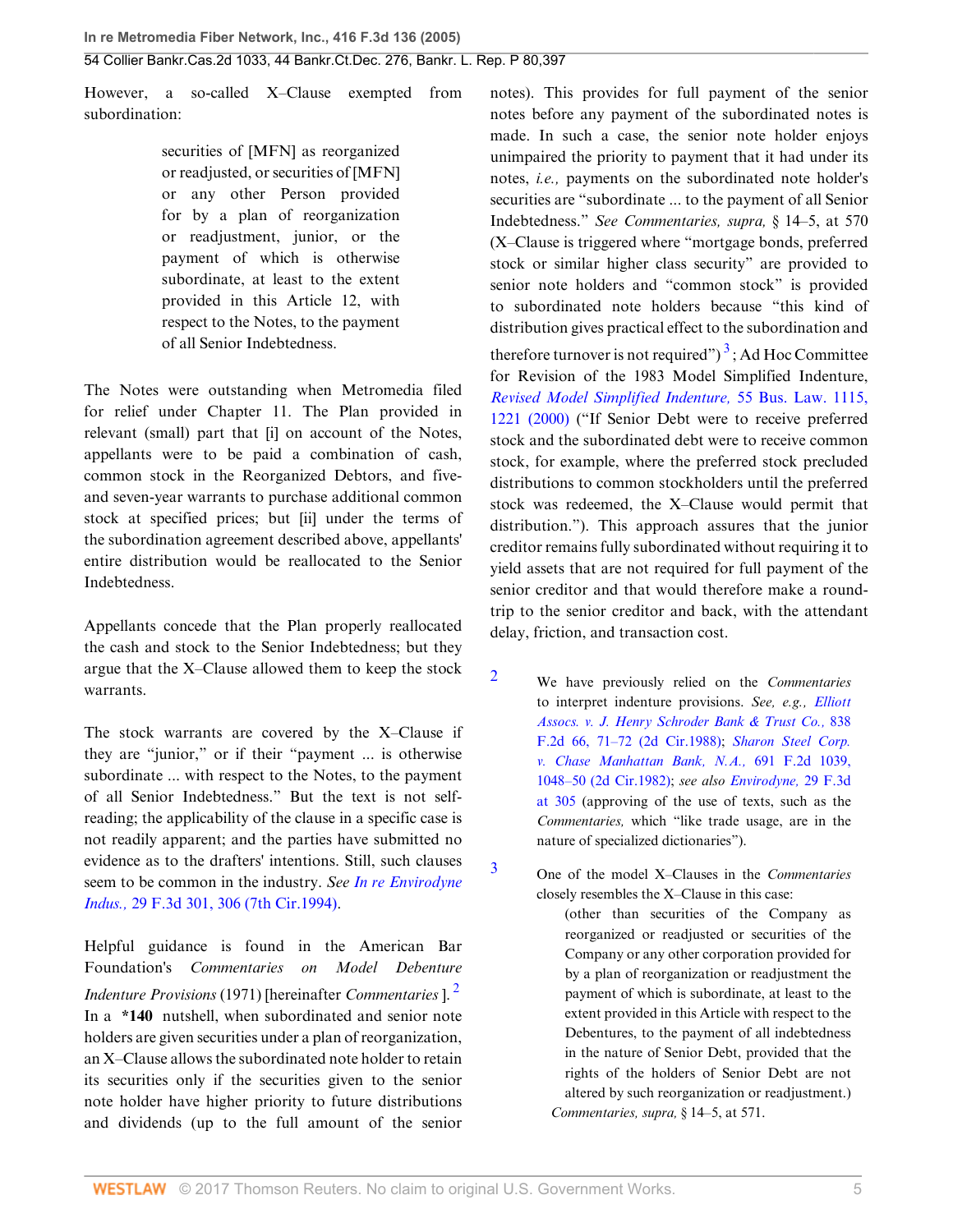The caselaw on X–Clauses is consistent with this approach. The Seventh Circuit considered an X–Clause virtually identical to the X–Clause in this case, and construed it to exempt from subordination securities allocated to junior creditors that "are subordinated to the claims of the senior creditors," and which therefore do not "erase the priority" of the senior class. *[Envirodyne,](http://www.westlaw.com/Link/Document/FullText?findType=Y&serNum=1994149007&pubNum=506&originatingDoc=Iec8c98defa3811d9bf60c1d57ebc853e&refType=RP&fi=co_pp_sp_506_303&originationContext=document&vr=3.0&rs=cblt1.0&transitionType=DocumentItem&contextData=(sc.UserEnteredCitation)#co_pp_sp_506_303)* 29 F.3d [at 303, 306;](http://www.westlaw.com/Link/Document/FullText?findType=Y&serNum=1994149007&pubNum=506&originatingDoc=Iec8c98defa3811d9bf60c1d57ebc853e&refType=RP&fi=co_pp_sp_506_303&originationContext=document&vr=3.0&rs=cblt1.0&transitionType=DocumentItem&contextData=(sc.UserEnteredCitation)#co_pp_sp_506_303) *see also [In re PWS Holding Corp.,](http://www.westlaw.com/Link/Document/FullText?findType=Y&serNum=2000524408&pubNum=506&originatingDoc=Iec8c98defa3811d9bf60c1d57ebc853e&refType=RP&fi=co_pp_sp_506_244&originationContext=document&vr=3.0&rs=cblt1.0&transitionType=DocumentItem&contextData=(sc.UserEnteredCitation)#co_pp_sp_506_244)* 228 F.3d [224, 244–45 \(3d Cir.2000\)](http://www.westlaw.com/Link/Document/FullText?findType=Y&serNum=2000524408&pubNum=506&originatingDoc=Iec8c98defa3811d9bf60c1d57ebc853e&refType=RP&fi=co_pp_sp_506_244&originationContext=document&vr=3.0&rs=cblt1.0&transitionType=DocumentItem&contextData=(sc.UserEnteredCitation)#co_pp_sp_506_244) (X–Clause allows securities to be retained if they "are subordinated to the same extent as the existing subordinated debt" (quotation omitted)).

The question thus presented is whether appellants can keep the stock warrants without impairing the priority assured to the Senior Indebtedness by the subordination agreement. The answer is no. Under the Plan, the Senior Indebtedness received cash, common stock, and warrants identical to those at issue here. It is undisputed that the Senior Indebtedness did not receive full payment for its debt under the Plan. If appellants can keep their warrants, they would be able to buy the same class of common stock allocated to the Senior Indebtedness, giving appellants and the Senior Indebtedness *equal* **\*141** priority to any future distribution. Therefore, allowing appellants to retain the warrants would effect an impairment of seniority.

### <span id="page-5-3"></span>**II. The Nondebtor Releases**

Among the claims settled in the Plan are those of the Kluge Trust.<sup>[4](#page-5-2)</sup> Under the Plan, the Kluge Trust would [i] forgive approximately \$150 million in unsecured claims against Metromedia; [ii] convert \$15.7 million in senior secured claims to equity in the Reorganized Debtors; [iii] invest approximately \$12.1 million in the Reorganized Debtors; and [iv] purchase up to \$25 million of unsold common stock in the Reorganized Debtors' planned stock offering (collectively, "Kluge Consideration"). In return, the Kluge Trust would receive [i] 10.8% of the Reorganized Debtors' common stock and [ii] the "Kluge Comprehensive Release," which provides that

<span id="page-5-2"></span>[4](#page-5-3) The Kluge Trust is defined by the Plan as a trust between John W. Kluge, "as Grantor, and Stuart Subotnick, Kluge and Chase Manhattan Bank, as Trustees." The Kluge Insiders are any "insider," as defined at  $11$  U.S.C.  $\frac{8}{101(31)}$ , of Kluge or the "Metromedia Company," and Kluge,

the Metromedia Company, Stuart Subotnick, Silvia Kessel, and David Persing.

the Kluge Trust and each of the Kluge Insiders shall receive a full and complete release, waiver and discharge from ... any holder of a claim of any nature ... of any and all claims, obligations, rights, causes of action and liabilities arising out of or in connection with any matter related to [Metromedia] or one or more subsidiaries ... based in whole or in part upon any act or omission or transaction taking place on or before the Effective Date. Appellants challenge this release, as well as two other releases that permanently enjoin creditors from suing various nondebtors.<sup>[5](#page-5-4)</sup> Appellants' sole argument—and the only argument that we consider—is that these nondebtor releases were unauthorized by the Bankruptcy Code, [11 U.S.C. § 101](http://www.westlaw.com/Link/Document/FullText?findType=L&pubNum=1000546&cite=11USCAS101&originatingDoc=Iec8c98defa3811d9bf60c1d57ebc853e&refType=LQ&originationContext=document&vr=3.0&rs=cblt1.0&transitionType=DocumentItem&contextData=(sc.UserEnteredCitation)) *et seq.,* at least on the findings made by the bankruptcy court.

<span id="page-5-5"></span><span id="page-5-4"></span>[5](#page-5-5) One release bars claims against former or current Metromedia personnel (among others), that are related to Metromedia's bankruptcy and based on acts or omissions taking place on or before the Plan's Effective Date, unless based upon "gross negligence or willful misconduct." A second (similar) release shields former or current Metromedia personnel from any claim relating to Metromedia, the Reorganized Debtors, or the Plan.

<span id="page-5-1"></span><span id="page-5-0"></span>**[\[3](#page-0-2)] [\[4](#page-1-1)]** We have previously held that "[i]n bankruptcy cases, a court may enjoin a creditor from suing a third party, provided the injunction plays an important part in the debtor's reorganization plan." *SEC v. Drexel Burnham Lambert Group, Inc.* (*[In re Drexel Burnham Lambert](http://www.westlaw.com/Link/Document/FullText?findType=Y&serNum=1992066084&pubNum=350&originatingDoc=Iec8c98defa3811d9bf60c1d57ebc853e&refType=RP&fi=co_pp_sp_350_293&originationContext=document&vr=3.0&rs=cblt1.0&transitionType=DocumentItem&contextData=(sc.UserEnteredCitation)#co_pp_sp_350_293) Group, Inc.*[\), 960 F.2d 285, 293 \(2d Cir.1992\).](http://www.westlaw.com/Link/Document/FullText?findType=Y&serNum=1992066084&pubNum=350&originatingDoc=Iec8c98defa3811d9bf60c1d57ebc853e&refType=RP&fi=co_pp_sp_350_293&originationContext=document&vr=3.0&rs=cblt1.0&transitionType=DocumentItem&contextData=(sc.UserEnteredCitation)#co_pp_sp_350_293) While none of our cases explains when a nondebtor release is "important" to a debtor's plan, it is clear that such a release is proper only in rare cases. *See, e.g., Class Five Nev. Claimants v. Dow Corning Corp.* (*[In re Dow](http://www.westlaw.com/Link/Document/FullText?findType=Y&serNum=2002096126&pubNum=506&originatingDoc=Iec8c98defa3811d9bf60c1d57ebc853e&refType=RP&fi=co_pp_sp_506_657&originationContext=document&vr=3.0&rs=cblt1.0&transitionType=DocumentItem&contextData=(sc.UserEnteredCitation)#co_pp_sp_506_657) Corning Corp.*[\), 280 F.3d 648, 657–58 \(6th Cir.2002\)](http://www.westlaw.com/Link/Document/FullText?findType=Y&serNum=2002096126&pubNum=506&originatingDoc=Iec8c98defa3811d9bf60c1d57ebc853e&refType=RP&fi=co_pp_sp_506_657&originationContext=document&vr=3.0&rs=cblt1.0&transitionType=DocumentItem&contextData=(sc.UserEnteredCitation)#co_pp_sp_506_657) ( "[S]uch an injunction is a dramatic measure to be used cautiously ...."); *Gillman v. Cont'l Airlines* (*[In re Cont'l](http://www.westlaw.com/Link/Document/FullText?findType=Y&serNum=2000044294&pubNum=506&originatingDoc=Iec8c98defa3811d9bf60c1d57ebc853e&refType=RP&fi=co_pp_sp_506_212&originationContext=document&vr=3.0&rs=cblt1.0&transitionType=DocumentItem&contextData=(sc.UserEnteredCitation)#co_pp_sp_506_212) Airlines* [\), 203 F.3d 203, 212–13 \(3d Cir.2000\)](http://www.westlaw.com/Link/Document/FullText?findType=Y&serNum=2000044294&pubNum=506&originatingDoc=Iec8c98defa3811d9bf60c1d57ebc853e&refType=RP&fi=co_pp_sp_506_212&originationContext=document&vr=3.0&rs=cblt1.0&transitionType=DocumentItem&contextData=(sc.UserEnteredCitation)#co_pp_sp_506_212) (recognizing that nondebtor releases have been approved only in "extraordinary cases"). The Ninth and Tenth Circuits have held that nondebtor releases are *prohibited* by the Code, except in the asbestos context. *See [Resorts Int'l, Inc.](http://www.westlaw.com/Link/Document/FullText?findType=Y&serNum=1995202168&pubNum=506&originatingDoc=Iec8c98defa3811d9bf60c1d57ebc853e&refType=RP&fi=co_pp_sp_506_1401&originationContext=document&vr=3.0&rs=cblt1.0&transitionType=DocumentItem&contextData=(sc.UserEnteredCitation)#co_pp_sp_506_1401) v. Lowenschuss* (*In re Lowenschuss* [\), 67 F.3d 1394, 1401–](http://www.westlaw.com/Link/Document/FullText?findType=Y&serNum=1995202168&pubNum=506&originatingDoc=Iec8c98defa3811d9bf60c1d57ebc853e&refType=RP&fi=co_pp_sp_506_1401&originationContext=document&vr=3.0&rs=cblt1.0&transitionType=DocumentItem&contextData=(sc.UserEnteredCitation)#co_pp_sp_506_1401) [02, 1402 n. 6 \(9th Cir.1995\);](http://www.westlaw.com/Link/Document/FullText?findType=Y&serNum=1995202168&pubNum=506&originatingDoc=Iec8c98defa3811d9bf60c1d57ebc853e&refType=RP&fi=co_pp_sp_506_1401&originationContext=document&vr=3.0&rs=cblt1.0&transitionType=DocumentItem&contextData=(sc.UserEnteredCitation)#co_pp_sp_506_1401) *Landsing Diversified Props.- II v. First Nat'l Bank and Trust Co. of Tulsa* (*In re W. [Real](http://www.westlaw.com/Link/Document/FullText?findType=Y&serNum=1990182334&pubNum=350&originatingDoc=Iec8c98defa3811d9bf60c1d57ebc853e&refType=RP&fi=co_pp_sp_350_600&originationContext=document&vr=3.0&rs=cblt1.0&transitionType=DocumentItem&contextData=(sc.UserEnteredCitation)#co_pp_sp_350_600)*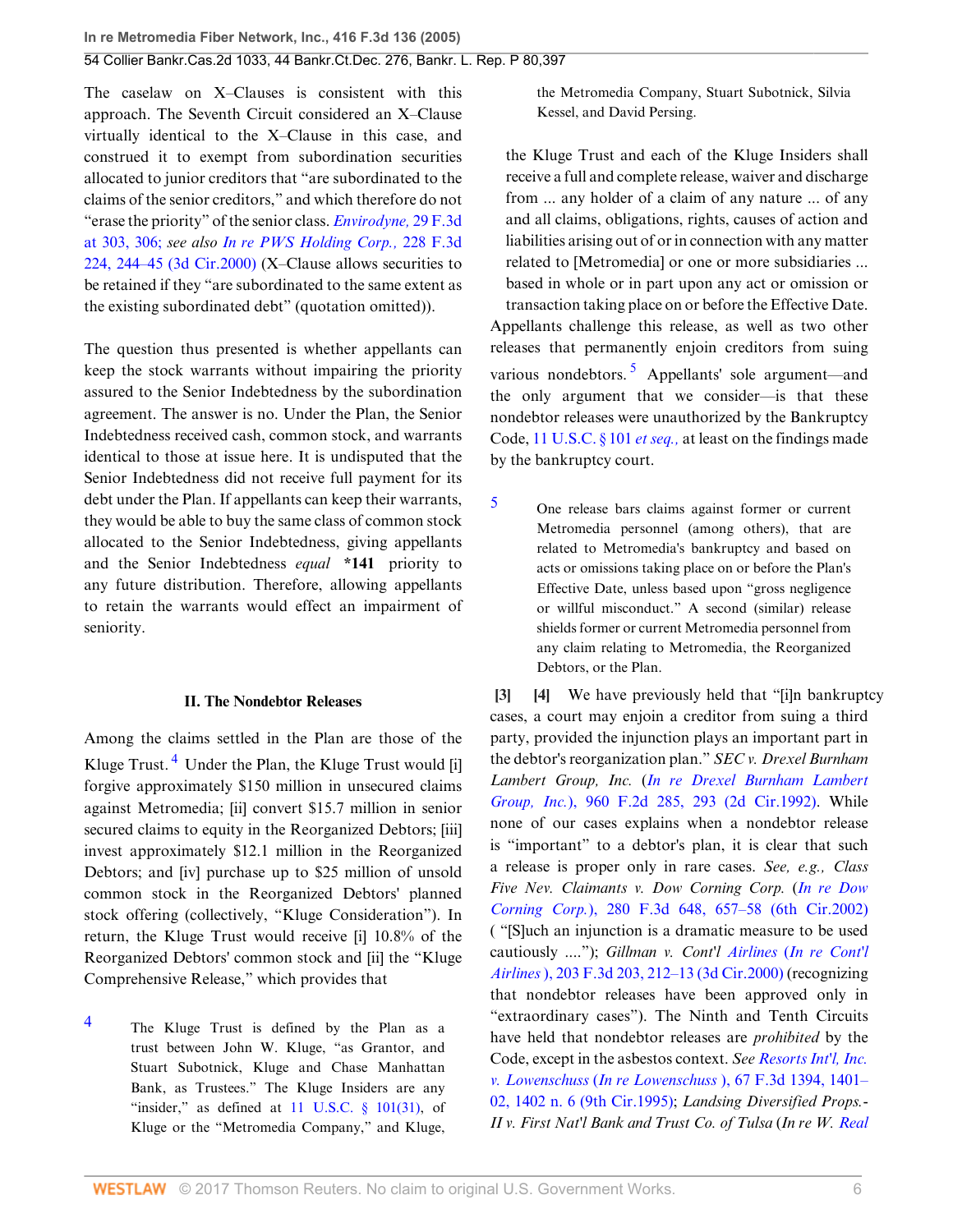*Estate Fund, Inc.*[\), 922 F.2d 592, 600–02 \(10th Cir.1990\)](http://www.westlaw.com/Link/Document/FullText?findType=Y&serNum=1990182334&pubNum=350&originatingDoc=Iec8c98defa3811d9bf60c1d57ebc853e&refType=RP&fi=co_pp_sp_350_600&originationContext=document&vr=3.0&rs=cblt1.0&transitionType=DocumentItem&contextData=(sc.UserEnteredCitation)#co_pp_sp_350_600) (*per curiam* ).

<span id="page-6-1"></span><span id="page-6-0"></span>**\*142 [\[5](#page-1-2)] [\[6](#page-1-3)]** At least two considerations justify the (*In re A.H. Robins Co.*[\), 880 F.2d 694, 701 \(4th Cir.1989\)](http://www.westlaw.com/Link/Document/FullText?findType=Y&serNum=1989094803&pubNum=350&originatingDoc=Iec8c98defa3811d9bf60c1d57ebc853e&refType=RP&fi=co_pp_sp_350_701&originationContext=document&vr=3.0&rs=cblt1.0&transitionType=DocumentItem&contextData=(sc.UserEnteredCitation)#co_pp_sp_350_701); reluctance to approve nondebtor releases. First, the only explicit authorization in the Code for nondebtor releases is 11 U.S.C.  $\S 524(g)$ , which authorizes releases in asbestos cases when specified conditions are satisfied, including the creation of a trust to satisfy future claims. *[Cont'l](http://www.westlaw.com/Link/Document/FullText?findType=Y&serNum=2000044294&pubNum=506&originatingDoc=Iec8c98defa3811d9bf60c1d57ebc853e&refType=RP&fi=co_pp_sp_506_211&originationContext=document&vr=3.0&rs=cblt1.0&transitionType=DocumentItem&contextData=(sc.UserEnteredCitation)#co_pp_sp_506_211) Airlines,* [203 F.3d at 211 & n. 6;](http://www.westlaw.com/Link/Document/FullText?findType=Y&serNum=2000044294&pubNum=506&originatingDoc=Iec8c98defa3811d9bf60c1d57ebc853e&refType=RP&fi=co_pp_sp_506_211&originationContext=document&vr=3.0&rs=cblt1.0&transitionType=DocumentItem&contextData=(sc.UserEnteredCitation)#co_pp_sp_506_211) *see also [Dow Corning,](http://www.westlaw.com/Link/Document/FullText?findType=Y&serNum=2002096126&pubNum=506&originatingDoc=Iec8c98defa3811d9bf60c1d57ebc853e&refType=RP&fi=co_pp_sp_506_656&originationContext=document&vr=3.0&rs=cblt1.0&transitionType=DocumentItem&contextData=(sc.UserEnteredCitation)#co_pp_sp_506_656)* 280 [F.3d at 656](http://www.westlaw.com/Link/Document/FullText?findType=Y&serNum=2002096126&pubNum=506&originatingDoc=Iec8c98defa3811d9bf60c1d57ebc853e&refType=RP&fi=co_pp_sp_506_656&originationContext=document&vr=3.0&rs=cblt1.0&transitionType=DocumentItem&contextData=(sc.UserEnteredCitation)#co_pp_sp_506_656) ("The Bankruptcy Code does not explicitly prohibit or authorize a bankruptcy court to enjoin a non-consenting creditor's claims against a non-debtor to facilitate a reorganization plan."). True,  $11$  U.S.C.  $\S 105(a)$ authorizes the bankruptcy court to "issue any order, process, or judgment that is necessary or appropriate to carry out the provisions of [the Code]"; but [section](http://www.westlaw.com/Link/Document/FullText?findType=L&pubNum=1000546&cite=11USCAS105&originatingDoc=Iec8c98defa3811d9bf60c1d57ebc853e&refType=RB&originationContext=document&vr=3.0&rs=cblt1.0&transitionType=DocumentItem&contextData=(sc.UserEnteredCitation)#co_pp_8b3b0000958a4) [105\(a\)](http://www.westlaw.com/Link/Document/FullText?findType=L&pubNum=1000546&cite=11USCAS105&originatingDoc=Iec8c98defa3811d9bf60c1d57ebc853e&refType=RB&originationContext=document&vr=3.0&rs=cblt1.0&transitionType=DocumentItem&contextData=(sc.UserEnteredCitation)#co_pp_8b3b0000958a4) does not allow the bankruptcy court "to create substantive rights that are otherwise unavailable under applicable law." *[New England Dairies, Inc. v. Dairy Mart](http://www.westlaw.com/Link/Document/FullText?findType=Y&serNum=2003894221&pubNum=506&originatingDoc=Iec8c98defa3811d9bf60c1d57ebc853e&refType=RP&fi=co_pp_sp_506_92&originationContext=document&vr=3.0&rs=cblt1.0&transitionType=DocumentItem&contextData=(sc.UserEnteredCitation)#co_pp_sp_506_92) Convenience Stores, Inc.* (*[In re Dairy Mart Convenience](http://www.westlaw.com/Link/Document/FullText?findType=Y&serNum=2003894221&pubNum=506&originatingDoc=Iec8c98defa3811d9bf60c1d57ebc853e&refType=RP&fi=co_pp_sp_506_92&originationContext=document&vr=3.0&rs=cblt1.0&transitionType=DocumentItem&contextData=(sc.UserEnteredCitation)#co_pp_sp_506_92) Stores, Inc.*[\), 351 F.3d 86, 92 \(2d Cir.2003\)](http://www.westlaw.com/Link/Document/FullText?findType=Y&serNum=2003894221&pubNum=506&originatingDoc=Iec8c98defa3811d9bf60c1d57ebc853e&refType=RP&fi=co_pp_sp_506_92&originationContext=document&vr=3.0&rs=cblt1.0&transitionType=DocumentItem&contextData=(sc.UserEnteredCitation)#co_pp_sp_506_92) (quotations and citation omitted). Any "power that a judge enjoys under [§ 105](http://www.westlaw.com/Link/Document/FullText?findType=L&pubNum=1000546&cite=11USCAS105&originatingDoc=Iec8c98defa3811d9bf60c1d57ebc853e&refType=LQ&originationContext=document&vr=3.0&rs=cblt1.0&transitionType=DocumentItem&contextData=(sc.UserEnteredCitation)) must derive ultimately from some other provision of the Bankruptcy Code." Douglas G. Baird, *Elements of Bankruptcy* 6 (3d ed.2001); *accord [Dairy Mart,](http://www.westlaw.com/Link/Document/FullText?findType=Y&serNum=2003894221&pubNum=506&originatingDoc=Iec8c98defa3811d9bf60c1d57ebc853e&refType=RP&fi=co_pp_sp_506_92&originationContext=document&vr=3.0&rs=cblt1.0&transitionType=DocumentItem&contextData=(sc.UserEnteredCitation)#co_pp_sp_506_92)* 351 F.3d [at 92](http://www.westlaw.com/Link/Document/FullText?findType=Y&serNum=2003894221&pubNum=506&originatingDoc=Iec8c98defa3811d9bf60c1d57ebc853e&refType=RP&fi=co_pp_sp_506_92&originationContext=document&vr=3.0&rs=cblt1.0&transitionType=DocumentItem&contextData=(sc.UserEnteredCitation)#co_pp_sp_506_92) ("Because no provision of the Bankruptcy Code may be successfully invoked in this case, [section 105\(a\)](http://www.westlaw.com/Link/Document/FullText?findType=L&pubNum=1000546&cite=11USCAS105&originatingDoc=Iec8c98defa3811d9bf60c1d57ebc853e&refType=RB&originationContext=document&vr=3.0&rs=cblt1.0&transitionType=DocumentItem&contextData=(sc.UserEnteredCitation)#co_pp_8b3b0000958a4) affords [appellant] no independent relief.").

Second, a nondebtor release is a device that lends itself to abuse. By it, a nondebtor can shield itself from liability to third parties. In form, it is a release; in effect, it may operate as a bankruptcy discharge arranged without a filing and without the safeguards of the Code. The potential for abuse is heightened when releases afford blanket immunity. Here, the releases protect against any claims relating to the debtor, "whether for tort, fraud, contract, violations of federal or state securities laws, or otherwise, whether known or unknown, foreseen or unforeseen, liquidated or unliquidated, fixed or contingent, matured or unmatured." [6](#page-6-4)

<span id="page-6-4"></span>[6](#page-6-5) Each of the releases contains exceptions for certain identified actions not at issue in this appeal.

Courts have approved nondebtor releases when: the estate received substantial consideration, *e.g., [Drexel Burnham,](http://www.westlaw.com/Link/Document/FullText?findType=Y&serNum=1992066084&pubNum=350&originatingDoc=Iec8c98defa3811d9bf60c1d57ebc853e&refType=RP&fi=co_pp_sp_350_293&originationContext=document&vr=3.0&rs=cblt1.0&transitionType=DocumentItem&contextData=(sc.UserEnteredCitation)#co_pp_sp_350_293)* [960 F.2d at 293;](http://www.westlaw.com/Link/Document/FullText?findType=Y&serNum=1992066084&pubNum=350&originatingDoc=Iec8c98defa3811d9bf60c1d57ebc853e&refType=RP&fi=co_pp_sp_350_293&originationContext=document&vr=3.0&rs=cblt1.0&transitionType=DocumentItem&contextData=(sc.UserEnteredCitation)#co_pp_sp_350_293) the enjoined claims were "channeled" to a settlement fund rather than extinguished, *[MacArthur Co.](http://www.westlaw.com/Link/Document/FullText?findType=Y&serNum=1988011929&pubNum=350&originatingDoc=Iec8c98defa3811d9bf60c1d57ebc853e&refType=RP&fi=co_pp_sp_350_93&originationContext=document&vr=3.0&rs=cblt1.0&transitionType=DocumentItem&contextData=(sc.UserEnteredCitation)#co_pp_sp_350_93) v. Johns–Manville Corp.* (*[In re Johns–Manville Corp.](http://www.westlaw.com/Link/Document/FullText?findType=Y&serNum=1988011929&pubNum=350&originatingDoc=Iec8c98defa3811d9bf60c1d57ebc853e&refType=RP&fi=co_pp_sp_350_93&originationContext=document&vr=3.0&rs=cblt1.0&transitionType=DocumentItem&contextData=(sc.UserEnteredCitation)#co_pp_sp_350_93)*), 837 [F.2d 89, 93–94 \(2d Cir.1988\)](http://www.westlaw.com/Link/Document/FullText?findType=Y&serNum=1988011929&pubNum=350&originatingDoc=Iec8c98defa3811d9bf60c1d57ebc853e&refType=RP&fi=co_pp_sp_350_93&originationContext=document&vr=3.0&rs=cblt1.0&transitionType=DocumentItem&contextData=(sc.UserEnteredCitation)#co_pp_sp_350_93); *[Menard–Sanford v. Mabey](http://www.westlaw.com/Link/Document/FullText?findType=Y&serNum=1989094803&pubNum=350&originatingDoc=Iec8c98defa3811d9bf60c1d57ebc853e&refType=RP&fi=co_pp_sp_350_701&originationContext=document&vr=3.0&rs=cblt1.0&transitionType=DocumentItem&contextData=(sc.UserEnteredCitation)#co_pp_sp_350_701)* the enjoined claims would indirectly impact the debtor's reorganization "by way of indemnity or contribution," *id.;* and the plan otherwise provided for the full payment of the enjoined claims, *id.* Nondebtor releases may also be tolerated if the affected creditors consent. *See [In re](http://www.westlaw.com/Link/Document/FullText?findType=Y&serNum=1993166288&pubNum=506&originatingDoc=Iec8c98defa3811d9bf60c1d57ebc853e&refType=RP&fi=co_pp_sp_506_1047&originationContext=document&vr=3.0&rs=cblt1.0&transitionType=DocumentItem&contextData=(sc.UserEnteredCitation)#co_pp_sp_506_1047) Specialty Equip. Cos.,* [3 F.3d 1043, 1047 \(7th Cir.1993\).](http://www.westlaw.com/Link/Document/FullText?findType=Y&serNum=1993166288&pubNum=506&originatingDoc=Iec8c98defa3811d9bf60c1d57ebc853e&refType=RP&fi=co_pp_sp_506_1047&originationContext=document&vr=3.0&rs=cblt1.0&transitionType=DocumentItem&contextData=(sc.UserEnteredCitation)#co_pp_sp_506_1047)

But this is not a matter of factors and prongs. No case has tolerated nondebtor releases absent the finding of circumstances that may be characterized as unique. *See Dow Corning,* [280 F.3d at 658;](http://www.westlaw.com/Link/Document/FullText?findType=Y&serNum=2002096126&pubNum=506&originatingDoc=Iec8c98defa3811d9bf60c1d57ebc853e&refType=RP&fi=co_pp_sp_506_658&originationContext=document&vr=3.0&rs=cblt1.0&transitionType=DocumentItem&contextData=(sc.UserEnteredCitation)#co_pp_sp_506_658) *accord [Cont'l](http://www.westlaw.com/Link/Document/FullText?findType=Y&serNum=2000044294&pubNum=506&originatingDoc=Iec8c98defa3811d9bf60c1d57ebc853e&refType=RP&fi=co_pp_sp_506_212&originationContext=document&vr=3.0&rs=cblt1.0&transitionType=DocumentItem&contextData=(sc.UserEnteredCitation)#co_pp_sp_506_212) Airlines,* [203 F.3d at 212–13](http://www.westlaw.com/Link/Document/FullText?findType=Y&serNum=2000044294&pubNum=506&originatingDoc=Iec8c98defa3811d9bf60c1d57ebc853e&refType=RP&fi=co_pp_sp_506_212&originationContext=document&vr=3.0&rs=cblt1.0&transitionType=DocumentItem&contextData=(sc.UserEnteredCitation)#co_pp_sp_506_212) ("A central focus of these ... reorganizations was the global settlement of massive liabilities against the debtors and co-liable parties. Substantial financial contributions from non-debtor coliable parties provided compensation to claimants in exchange for the release of their liabilities and made these reorganizations feasible."); *see also, e.g., [Drexel](http://www.westlaw.com/Link/Document/FullText?findType=Y&serNum=1992066084&pubNum=350&originatingDoc=Iec8c98defa3811d9bf60c1d57ebc853e&refType=RP&fi=co_pp_sp_350_288&originationContext=document&vr=3.0&rs=cblt1.0&transitionType=DocumentItem&contextData=(sc.UserEnteredCitation)#co_pp_sp_350_288) Burnham,* [960 F.2d at 288–93](http://www.westlaw.com/Link/Document/FullText?findType=Y&serNum=1992066084&pubNum=350&originatingDoc=Iec8c98defa3811d9bf60c1d57ebc853e&refType=RP&fi=co_pp_sp_350_288&originationContext=document&vr=3.0&rs=cblt1.0&transitionType=DocumentItem&contextData=(sc.UserEnteredCitation)#co_pp_sp_350_288) (approving multi-billion **\*143** dollar settlement of 850 securities claims against Drexel, involving \$1.3 billion payment into fund by Michael Milken and other co-liable Drexel personnel).

<span id="page-6-7"></span><span id="page-6-2"></span>**[\[7](#page-1-0)]** Here, the sole finding made to justify the Kluge Comprehensive Release is that the Kluge Trust made a "material contribution" to the estate. But there is no finding (or evidence presented) that the Kluge Comprehensive Release was *itself* important to the Plan [7](#page-6-6)—which is what *Drexel Burnham* at minimum requires. *See* [960 F.2d at 293](http://www.westlaw.com/Link/Document/FullText?findType=Y&serNum=1992066084&pubNum=350&originatingDoc=Iec8c98defa3811d9bf60c1d57ebc853e&refType=RP&fi=co_pp_sp_350_293&originationContext=document&vr=3.0&rs=cblt1.0&transitionType=DocumentItem&contextData=(sc.UserEnteredCitation)#co_pp_sp_350_293) (question is whether "the injunction plays an important part in the debtor's reorganization plan"). Nor was any inquiry made into whether the breadth of the Kluge Comprehensive Release —which covers numerous third parties in addition to the Kluge Trust, and which covers any and all claims relating to Metromedia—was necessary to the Plan. (The two other releases were not separately considered.)

<span id="page-6-6"></span><span id="page-6-5"></span>[7](#page-6-7) AboveNet's chief operating officer was asked at the confirmation hearing if he knew "what happens with respect to [the Kluge Settlement] in the event the [Kluge Comprehensive Release] is not granted." He answered, "No, not really."

<span id="page-6-3"></span>**[\[8](#page-1-4)]** The bankruptcy court's findings were insufficient. A nondebtor release in a plan of reorganization should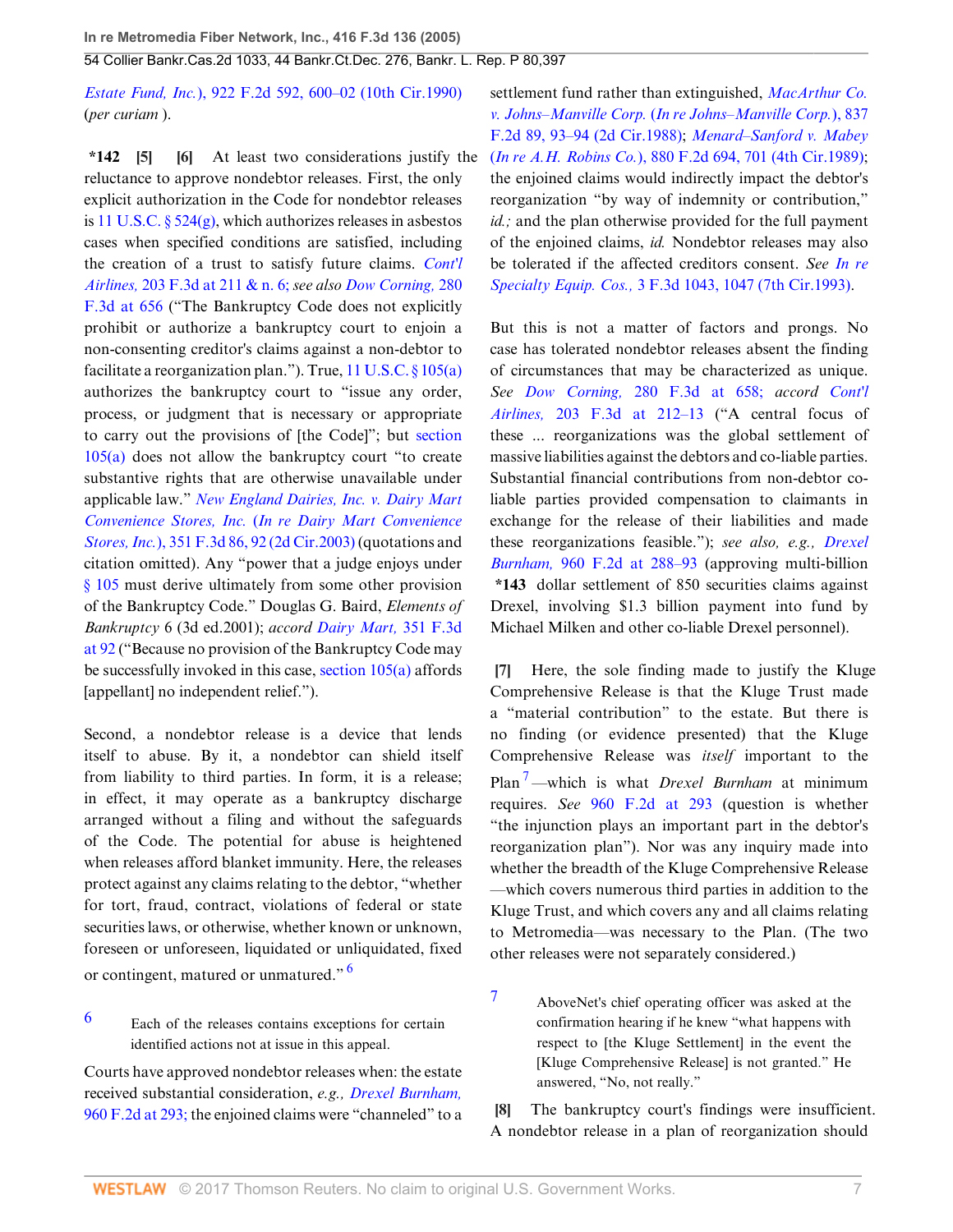not be approved absent the finding that truly unusual circumstances render the release terms important to success of the plan, focusing on the considerations discussed above, *see supra* at 142 – 143. *Cf. [Dow Corning,](http://www.westlaw.com/Link/Document/FullText?findType=Y&serNum=2002096126&pubNum=506&originatingDoc=Iec8c98defa3811d9bf60c1d57ebc853e&refType=RP&fi=co_pp_sp_506_658&originationContext=document&vr=3.0&rs=cblt1.0&transitionType=DocumentItem&contextData=(sc.UserEnteredCitation)#co_pp_sp_506_658)* [280 F.3d at 658](http://www.westlaw.com/Link/Document/FullText?findType=Y&serNum=2002096126&pubNum=506&originatingDoc=Iec8c98defa3811d9bf60c1d57ebc853e&refType=RP&fi=co_pp_sp_506_658&originationContext=document&vr=3.0&rs=cblt1.0&transitionType=DocumentItem&contextData=(sc.UserEnteredCitation)#co_pp_sp_506_658) (requiring bankruptcy court to make "specific factual findings that support its conclusions" before authorizing nondebtor releases).

<span id="page-7-0"></span>**[\[9](#page-1-5)]** Appellants also claim that notwithstanding any other limitation on nondebtor releases, good and sufficient consideration must be paid to any enjoined creditor. Such consideration has weight in equity, but it is not required. In *Drexel Burnham,* the complaining creditors received *none* of the proceeds of the settlement with Drexel's personnel. [960 F.2d at 289, 293](http://www.westlaw.com/Link/Document/FullText?findType=Y&serNum=1992066084&pubNum=350&originatingDoc=Iec8c98defa3811d9bf60c1d57ebc853e&refType=RP&fi=co_pp_sp_350_289&originationContext=document&vr=3.0&rs=cblt1.0&transitionType=DocumentItem&contextData=(sc.UserEnteredCitation)#co_pp_sp_350_289).

<span id="page-7-1"></span>**[\[10](#page-1-6)]** By the same token, we reject appellees' argument that because appellants were allocated a Plan distribution, they received consideration, and therefore cannot be heard to complain about the nondebtor releases. Appellants' Plan distribution (ultimately *re*-distributed to other creditors, *see supra,* at 139), was on account of appellants' Notes, not on account of their claims against any nondebtor. *See Cont'l Airlines,* [203 F.3d at 215 & n. 13](http://www.westlaw.com/Link/Document/FullText?findType=Y&serNum=2000044294&pubNum=506&originatingDoc=Iec8c98defa3811d9bf60c1d57ebc853e&refType=RP&fi=co_pp_sp_506_215&originationContext=document&vr=3.0&rs=cblt1.0&transitionType=DocumentItem&contextData=(sc.UserEnteredCitation)#co_pp_sp_506_215) (differentiating between plan distribution and consideration for enjoined claims). In any event, a nondebtor release is not adequately supported by consideration simply because the nondebtor contributed something to the reorganization and the enjoined creditor took something out.

#### **III. Equitable Mootness**

<span id="page-7-2"></span>**[\[11](#page-1-7)]** Insufficient findings would ordinarily be remedied by remand to the bankruptcy court. However, appellees argue that this appeal should be dismissed because it is equitably moot. We agree. This court has held that in bankruptcy cases, "[a]n appeal should ... be dismissed as moot when, even though effective relief could conceivably be fashioned, implementation of that relief would be inequitable." *Official Comm. of Unsecured Creditors of LTV Aerospace and Def. Co. v. Official Comm. of Unsecured Creditors of LTV Steel Co.* (*[In re Chateaugay](http://www.westlaw.com/Link/Document/FullText?findType=Y&serNum=1993064360&pubNum=350&originatingDoc=Iec8c98defa3811d9bf60c1d57ebc853e&refType=RP&fi=co_pp_sp_350_325&originationContext=document&vr=3.0&rs=cblt1.0&transitionType=DocumentItem&contextData=(sc.UserEnteredCitation)#co_pp_sp_350_325) Corp.*[\), 988 F.2d 322, 325 \(2d Cir.1993\)](http://www.westlaw.com/Link/Document/FullText?findType=Y&serNum=1993064360&pubNum=350&originatingDoc=Iec8c98defa3811d9bf60c1d57ebc853e&refType=RP&fi=co_pp_sp_350_325&originationContext=document&vr=3.0&rs=cblt1.0&transitionType=DocumentItem&contextData=(sc.UserEnteredCitation)#co_pp_sp_350_325) [hereinafter *Chateaugay I* ].

<span id="page-7-3"></span>**[\[12](#page-1-8)]** Equitable mootness is a doctrine distinct from constitutional mootness, though they have been discussed in the **\*144** same breath. *See, e.g., id.* Equitable mootness

is a prudential doctrine that is invoked to avoid disturbing a reorganization plan once implemented. *See, e.g., [In re](http://www.westlaw.com/Link/Document/FullText?findType=Y&serNum=1994077693&pubNum=506&originatingDoc=Iec8c98defa3811d9bf60c1d57ebc853e&refType=RP&fi=co_pp_sp_506_769&originationContext=document&vr=3.0&rs=cblt1.0&transitionType=DocumentItem&contextData=(sc.UserEnteredCitation)#co_pp_sp_506_769) UNR Indus.,* [20 F.3d 766, 769 \(7th Cir.1994\)](http://www.westlaw.com/Link/Document/FullText?findType=Y&serNum=1994077693&pubNum=506&originatingDoc=Iec8c98defa3811d9bf60c1d57ebc853e&refType=RP&fi=co_pp_sp_506_769&originationContext=document&vr=3.0&rs=cblt1.0&transitionType=DocumentItem&contextData=(sc.UserEnteredCitation)#co_pp_sp_506_769) ("There is a big difference between *inability* to alter the outcome (real mootness) and *unwillingness* to alter the outcome ('equitable mootness')."); *see also [MAC Panel Co. v.](http://www.westlaw.com/Link/Document/FullText?findType=Y&serNum=2002166054&pubNum=506&originatingDoc=Iec8c98defa3811d9bf60c1d57ebc853e&refType=RP&fi=co_pp_sp_506_625&originationContext=document&vr=3.0&rs=cblt1.0&transitionType=DocumentItem&contextData=(sc.UserEnteredCitation)#co_pp_sp_506_625) Va. Panel Corp.,* [283 F.3d 622, 625 \(4th Cir.2002\)](http://www.westlaw.com/Link/Document/FullText?findType=Y&serNum=2002166054&pubNum=506&originatingDoc=Iec8c98defa3811d9bf60c1d57ebc853e&refType=RP&fi=co_pp_sp_506_625&originationContext=document&vr=3.0&rs=cblt1.0&transitionType=DocumentItem&contextData=(sc.UserEnteredCitation)#co_pp_sp_506_625) ("[E]quitable mootness is a pragmatic principle, grounded in the notion that, with the passage of time after a judgment in equity and implementation of that judgment, effective relief on appeal becomes impractical, imprudent, and therefore inequitable." (emphasis omitted)); *[In re](http://www.westlaw.com/Link/Document/FullText?findType=Y&serNum=1994149007&pubNum=506&originatingDoc=Iec8c98defa3811d9bf60c1d57ebc853e&refType=RP&fi=co_pp_sp_506_304&originationContext=document&vr=3.0&rs=cblt1.0&transitionType=DocumentItem&contextData=(sc.UserEnteredCitation)#co_pp_sp_506_304) Envirodyne Indus.,* [29 F.3d 301, 304 \(7th Cir.1994\)](http://www.westlaw.com/Link/Document/FullText?findType=Y&serNum=1994149007&pubNum=506&originatingDoc=Iec8c98defa3811d9bf60c1d57ebc853e&refType=RP&fi=co_pp_sp_506_304&originationContext=document&vr=3.0&rs=cblt1.0&transitionType=DocumentItem&contextData=(sc.UserEnteredCitation)#co_pp_sp_506_304) (defining the doctrine as "merely an application of the ageold principle that in formulating equitable relief a court must consider the effects of the relief on innocent third parties").

<span id="page-7-4"></span>**[\[13](#page-1-9)]** Because equitable mootness bears only upon the proper remedy, and does not raise a threshold question of our power to rule, a court is not inhibited from considering the merits before considering equitable mootness. *See, e.g., id.* [at 303–04.](http://www.westlaw.com/Link/Document/FullText?findType=Y&serNum=1994149007&originatingDoc=Iec8c98defa3811d9bf60c1d57ebc853e&refType=RP&originationContext=document&vr=3.0&rs=cblt1.0&transitionType=DocumentItem&contextData=(sc.UserEnteredCitation)) Often, an appraisal of the merits is essential to the framing of an equitable remedy.

As to the merits of the mootness argument, a plan is "substantially consummated" upon [i] transfer of substantially all of the property proposed by the plan to be transferred; [ii] the reorganized debtor's assumption of the debtor's business; and [iii] commencement of distribution under the plan. 11 U.S.C.  $\S$  1101(2). In that context, appellees cite the transactions completed since the Plan's September 8, 2003 effective date, including the issuance of substantially all of the Reorganized Debtors' stock (AboveNet, Inc., now publicly traded on NASDAQ), the full receipt of the Kluge Consideration, the cash distributions, and entry into a host of contracts, leases, and other arrangements as part of AboveNet's day-today operations. We conclude that Metromedia's Plan has been "substantially consummated" as that term is defined by the Code. Appellants have not argued otherwise on appeal.

<span id="page-7-7"></span><span id="page-7-6"></span><span id="page-7-5"></span>**[\[14](#page-2-1)] [\[15\]](#page-2-2) [\[16](#page-2-3)]** "[T]he ability to achieve finality is essential to the fashioning of effective remedies." *Chateaugay I,* [988 F.2d at 325.](http://www.westlaw.com/Link/Document/FullText?findType=Y&serNum=1993064360&pubNum=350&originatingDoc=Iec8c98defa3811d9bf60c1d57ebc853e&refType=RP&fi=co_pp_sp_350_325&originationContext=document&vr=3.0&rs=cblt1.0&transitionType=DocumentItem&contextData=(sc.UserEnteredCitation)#co_pp_sp_350_325) When a plan has been substantially consummated, an appeal should be dismissed unless several enumerated requirements are satisfied. *See Frito–Lay, Inc. v. LTV Steel Co.* (*[In re](http://www.westlaw.com/Link/Document/FullText?findType=Y&serNum=1993225624&pubNum=506&originatingDoc=Iec8c98defa3811d9bf60c1d57ebc853e&refType=RP&fi=co_pp_sp_506_952&originationContext=document&vr=3.0&rs=cblt1.0&transitionType=DocumentItem&contextData=(sc.UserEnteredCitation)#co_pp_sp_506_952)*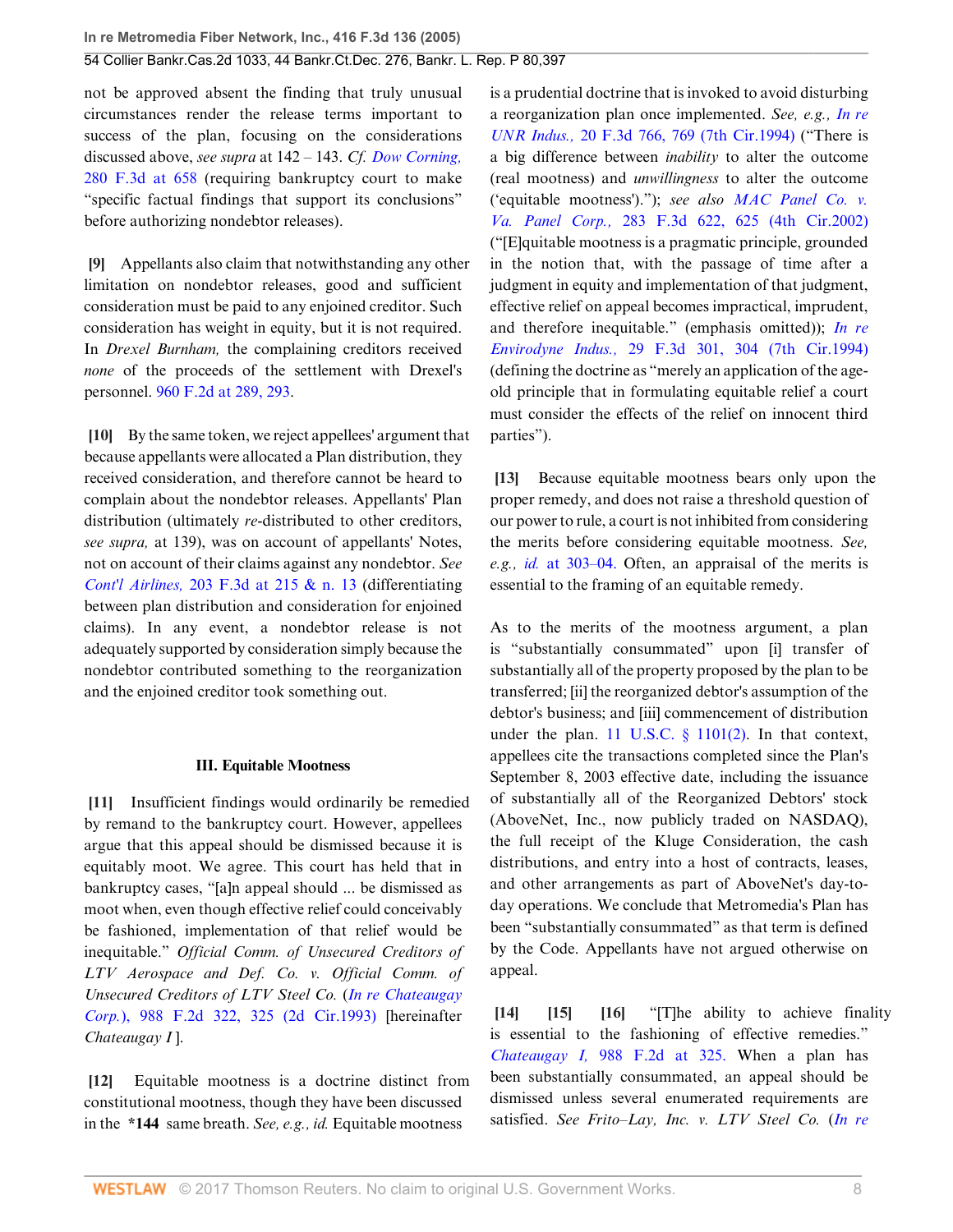*Chateaugay Corp.*[\), 10 F.3d 944, 952–53 \(2d Cir.1993\)](http://www.westlaw.com/Link/Document/FullText?findType=Y&serNum=1993225624&pubNum=506&originatingDoc=Iec8c98defa3811d9bf60c1d57ebc853e&refType=RP&fi=co_pp_sp_506_952&originationContext=document&vr=3.0&rs=cblt1.0&transitionType=DocumentItem&contextData=(sc.UserEnteredCitation)#co_pp_sp_506_952) [hereinafter *Chateaugay II* ]; *see also [UNR Indus.,](http://www.westlaw.com/Link/Document/FullText?findType=Y&serNum=1994077693&pubNum=506&originatingDoc=Iec8c98defa3811d9bf60c1d57ebc853e&refType=RP&fi=co_pp_sp_506_769&originationContext=document&vr=3.0&rs=cblt1.0&transitionType=DocumentItem&contextData=(sc.UserEnteredCitation)#co_pp_sp_506_769)* 20 [F.3d at 769](http://www.westlaw.com/Link/Document/FullText?findType=Y&serNum=1994077693&pubNum=506&originatingDoc=Iec8c98defa3811d9bf60c1d57ebc853e&refType=RP&fi=co_pp_sp_506_769&originationContext=document&vr=3.0&rs=cblt1.0&transitionType=DocumentItem&contextData=(sc.UserEnteredCitation)#co_pp_sp_506_769) ("In common with other courts of appeals, we have recognized that a plan of reorganization, once implemented, should be disturbed only for compelling reasons."). A chief consideration under *Chateaugay II* is whether the appellant sought a stay of confirmation. If a stay was sought, we will provide relief if it is at all feasible, that is, unless relief would "knock the props out from under the authorization for every transaction that has taken place and create an unmanageable, uncontrollable situation for the Bankruptcy Court." *[Chateaugay II,](http://www.westlaw.com/Link/Document/FullText?findType=Y&serNum=1993225624&pubNum=506&originatingDoc=Iec8c98defa3811d9bf60c1d57ebc853e&refType=RP&fi=co_pp_sp_506_953&originationContext=document&vr=3.0&rs=cblt1.0&transitionType=DocumentItem&contextData=(sc.UserEnteredCitation)#co_pp_sp_506_953)* 10 [F.3d at 953](http://www.westlaw.com/Link/Document/FullText?findType=Y&serNum=1993225624&pubNum=506&originatingDoc=Iec8c98defa3811d9bf60c1d57ebc853e&refType=RP&fi=co_pp_sp_506_953&originationContext=document&vr=3.0&rs=cblt1.0&transitionType=DocumentItem&contextData=(sc.UserEnteredCitation)#co_pp_sp_506_953) (quotation omitted). But if the appellant failed to seek a stay, we consider additionally whether that the failure renders relief inequitable. *Id.* We insist that a party seek a stay even if it may seem highly unlikely that the bankruptcy court will issue one. *[See Chateaugay I,](http://www.westlaw.com/Link/Document/FullText?findType=Y&serNum=1993064360&pubNum=350&originatingDoc=Iec8c98defa3811d9bf60c1d57ebc853e&refType=RP&fi=co_pp_sp_350_326&originationContext=document&vr=3.0&rs=cblt1.0&transitionType=DocumentItem&contextData=(sc.UserEnteredCitation)#co_pp_sp_350_326)* 988 [F.2d at 326](http://www.westlaw.com/Link/Document/FullText?findType=Y&serNum=1993064360&pubNum=350&originatingDoc=Iec8c98defa3811d9bf60c1d57ebc853e&refType=RP&fi=co_pp_sp_350_326&originationContext=document&vr=3.0&rs=cblt1.0&transitionType=DocumentItem&contextData=(sc.UserEnteredCitation)#co_pp_sp_350_326) ("A party cannot escape the obligation to protect its litigation position by so facile an argument.").

<span id="page-8-0"></span>**[\[17](#page-2-4)]** Here, appellants sought no stay of the confirmation order, and sought no expedited review in this appeal, which was filed over a year ago. Never mind, appellants argue, because (as the district court **\*145** found) we can provide effective relief without "unraveling the Plan." Specifically, appellants may be permitted in all equity to pursue any claim barred by the releases. We disagree. In the absence of any request for a stay, the question is not solely whether we *can* provide relief without unraveling the Plan, but also whether we *should* provide such relief in light of fairness concerns. *[See Chateaugay II,](http://www.westlaw.com/Link/Document/FullText?findType=Y&serNum=1993225624&pubNum=506&originatingDoc=Iec8c98defa3811d9bf60c1d57ebc853e&refType=RP&fi=co_pp_sp_506_952&originationContext=document&vr=3.0&rs=cblt1.0&transitionType=DocumentItem&contextData=(sc.UserEnteredCitation)#co_pp_sp_506_952)* 10 F.3d at [952–53;](http://www.westlaw.com/Link/Document/FullText?findType=Y&serNum=1993225624&pubNum=506&originatingDoc=Iec8c98defa3811d9bf60c1d57ebc853e&refType=RP&fi=co_pp_sp_506_952&originationContext=document&vr=3.0&rs=cblt1.0&transitionType=DocumentItem&contextData=(sc.UserEnteredCitation)#co_pp_sp_506_952) *Chateaugay I,* [988 F.2d at 325](http://www.westlaw.com/Link/Document/FullText?findType=Y&serNum=1993064360&pubNum=350&originatingDoc=Iec8c98defa3811d9bf60c1d57ebc853e&refType=RP&fi=co_pp_sp_350_325&originationContext=document&vr=3.0&rs=cblt1.0&transitionType=DocumentItem&contextData=(sc.UserEnteredCitation)#co_pp_sp_350_325).

<span id="page-8-1"></span>**[\[18](#page-2-0)]** Even if we could carve out appellants' claims from the nondebtor releases, we would not do so. If appellants' claims are substantial (as they urge), it is as likely as not that the bargain struck by the debtor and the released parties might have been different without the releases. *See, e.g., MAC Panel,* [283 F.3d at 626](http://www.westlaw.com/Link/Document/FullText?findType=Y&serNum=2002166054&pubNum=506&originatingDoc=Iec8c98defa3811d9bf60c1d57ebc853e&refType=RP&fi=co_pp_sp_506_626&originationContext=document&vr=3.0&rs=cblt1.0&transitionType=DocumentItem&contextData=(sc.UserEnteredCitation)#co_pp_sp_506_626) (declining to vacate injunction and subject nondebtor to lawsuit it paid to avoid); *[In re Specialty Equip. Cos.,](http://www.westlaw.com/Link/Document/FullText?findType=Y&serNum=1993166288&pubNum=506&originatingDoc=Iec8c98defa3811d9bf60c1d57ebc853e&refType=RP&fi=co_pp_sp_506_1049&originationContext=document&vr=3.0&rs=cblt1.0&transitionType=DocumentItem&contextData=(sc.UserEnteredCitation)#co_pp_sp_506_1049)* 3 F.3d 1043, 1049 (7th [Cir.1993\)](http://www.westlaw.com/Link/Document/FullText?findType=Y&serNum=1993166288&pubNum=506&originatingDoc=Iec8c98defa3811d9bf60c1d57ebc853e&refType=RP&fi=co_pp_sp_506_1049&originationContext=document&vr=3.0&rs=cblt1.0&transitionType=DocumentItem&contextData=(sc.UserEnteredCitation)#co_pp_sp_506_1049) (refusing to nullify nondebtor releases because such a remedy "would amount to imposing a different plan of reorganization on the parties"); *[Halliburton Serv.](http://www.westlaw.com/Link/Document/FullText?findType=Y&serNum=1988105345&pubNum=350&originatingDoc=Iec8c98defa3811d9bf60c1d57ebc853e&refType=RP&fi=co_pp_sp_350_81&originationContext=document&vr=3.0&rs=cblt1.0&transitionType=DocumentItem&contextData=(sc.UserEnteredCitation)#co_pp_sp_350_81) v. Crystal Oil Co.* (*[In re Crystal Oil Co.](http://www.westlaw.com/Link/Document/FullText?findType=Y&serNum=1988105345&pubNum=350&originatingDoc=Iec8c98defa3811d9bf60c1d57ebc853e&refType=RP&fi=co_pp_sp_350_81&originationContext=document&vr=3.0&rs=cblt1.0&transitionType=DocumentItem&contextData=(sc.UserEnteredCitation)#co_pp_sp_350_81)*), 854 F.2d 79, [81 \(5th Cir.1988\)](http://www.westlaw.com/Link/Document/FullText?findType=Y&serNum=1988105345&pubNum=350&originatingDoc=Iec8c98defa3811d9bf60c1d57ebc853e&refType=RP&fi=co_pp_sp_350_81&originationContext=document&vr=3.0&rs=cblt1.0&transitionType=DocumentItem&contextData=(sc.UserEnteredCitation)#co_pp_sp_350_81) ("We decline to deprive Bankers Trust of the benefits it bargained for without giving Bankers Trust a chance to reevaluate the concessions it made to get them."). We therefore would not grant relief in any

event without vacatur and remand for further findings and proceedings.

Vacatur and remand would, however, unsettle the settlement of the Kluge Trust's claims, a critical component of the Plan: in exchange for the Kluge Comprehensive Release and a 10.8% stake in the Reorganized Debtors, the Kluge Trust forgave about \$150 million of unsecured claims, converted to equity another \$15 million, invested a further \$12.1 million in the Reorganized Debtors, and committed itself to purchase up to \$25 million of unsold stock. It appears that all these things have been done, and that none of the completed transactions can be undone without violence to the overall arrangements. In any event, we cannot predict what will happen if this settlement is in any part altered.

Having sought no stay of the bankruptcy court's order (and no expedited appeal), appellants bear the burden of this uncertainty. *[See Chateaugay I,](http://www.westlaw.com/Link/Document/FullText?findType=Y&serNum=1993064360&pubNum=350&originatingDoc=Iec8c98defa3811d9bf60c1d57ebc853e&refType=RP&fi=co_pp_sp_350_326&originationContext=document&vr=3.0&rs=cblt1.0&transitionType=DocumentItem&contextData=(sc.UserEnteredCitation)#co_pp_sp_350_326)* 988 F.2d at [326](http://www.westlaw.com/Link/Document/FullText?findType=Y&serNum=1993064360&pubNum=350&originatingDoc=Iec8c98defa3811d9bf60c1d57ebc853e&refType=RP&fi=co_pp_sp_350_326&originationContext=document&vr=3.0&rs=cblt1.0&transitionType=DocumentItem&contextData=(sc.UserEnteredCitation)#co_pp_sp_350_326) ("The party who appeals without seeking to avail himself of that protection does so at his own risk."); *see also, e.g., Aetna Cas. & Sur. Co. v. LTV Steel Co.* (*In re Chateaugay Corp.*[\), 94 F.3d 772, 776 \(2d](http://www.westlaw.com/Link/Document/FullText?findType=Y&serNum=1996200713&pubNum=506&originatingDoc=Iec8c98defa3811d9bf60c1d57ebc853e&refType=RP&fi=co_pp_sp_506_776&originationContext=document&vr=3.0&rs=cblt1.0&transitionType=DocumentItem&contextData=(sc.UserEnteredCitation)#co_pp_sp_506_776) [Cir.1996\)](http://www.westlaw.com/Link/Document/FullText?findType=Y&serNum=1996200713&pubNum=506&originatingDoc=Iec8c98defa3811d9bf60c1d57ebc853e&refType=RP&fi=co_pp_sp_506_776&originationContext=document&vr=3.0&rs=cblt1.0&transitionType=DocumentItem&contextData=(sc.UserEnteredCitation)#co_pp_sp_506_776) (noting in *dicta* that we "presume that it will be inequitable or impractical to grant relief after substantial consummation," unless, among other things, "the entity seeking relief has diligently pursued a stay of execution of the plan throughout the proceedings"); *[Retired Pilots](http://www.westlaw.com/Link/Document/FullText?findType=Y&serNum=2004516834&pubNum=506&originatingDoc=Iec8c98defa3811d9bf60c1d57ebc853e&refType=RP&fi=co_pp_sp_506_810&originationContext=document&vr=3.0&rs=cblt1.0&transitionType=DocumentItem&contextData=(sc.UserEnteredCitation)#co_pp_sp_506_810) [Assoc. of U.S. Airways, Inc. v. U.S. Airways Group,](http://www.westlaw.com/Link/Document/FullText?findType=Y&serNum=2004516834&pubNum=506&originatingDoc=Iec8c98defa3811d9bf60c1d57ebc853e&refType=RP&fi=co_pp_sp_506_810&originationContext=document&vr=3.0&rs=cblt1.0&transitionType=DocumentItem&contextData=(sc.UserEnteredCitation)#co_pp_sp_506_810) Inc.* (*[In re U.S. Airways Group Inc.](http://www.westlaw.com/Link/Document/FullText?findType=Y&serNum=2004516834&pubNum=506&originatingDoc=Iec8c98defa3811d9bf60c1d57ebc853e&refType=RP&fi=co_pp_sp_506_810&originationContext=document&vr=3.0&rs=cblt1.0&transitionType=DocumentItem&contextData=(sc.UserEnteredCitation)#co_pp_sp_506_810)*), 369 F.3d 806, [810 \(4th Cir.2004\)](http://www.westlaw.com/Link/Document/FullText?findType=Y&serNum=2004516834&pubNum=506&originatingDoc=Iec8c98defa3811d9bf60c1d57ebc853e&refType=RP&fi=co_pp_sp_506_810&originationContext=document&vr=3.0&rs=cblt1.0&transitionType=DocumentItem&contextData=(sc.UserEnteredCitation)#co_pp_sp_506_810) (failure to seek a stay or expedited appeal "weighs strongly in favor of a finding of equitable mootness"); *[TWA, Inc. v. Texaco, Inc.](http://www.westlaw.com/Link/Document/FullText?findType=Y&serNum=1988123821&pubNum=164&originatingDoc=Iec8c98defa3811d9bf60c1d57ebc853e&refType=RP&fi=co_pp_sp_164_46&originationContext=document&vr=3.0&rs=cblt1.0&transitionType=DocumentItem&contextData=(sc.UserEnteredCitation)#co_pp_sp_164_46)* (*In re Texaco Inc.*), [92 B.R. 38, 46 \(S.D.N.Y.1988\)](http://www.westlaw.com/Link/Document/FullText?findType=Y&serNum=1988123821&pubNum=164&originatingDoc=Iec8c98defa3811d9bf60c1d57ebc853e&refType=RP&fi=co_pp_sp_164_46&originationContext=document&vr=3.0&rs=cblt1.0&transitionType=DocumentItem&contextData=(sc.UserEnteredCitation)#co_pp_sp_164_46) ( "[T]here fairly exists a strong presumption that appellants' challenges have been rendered moot due to their inability or unwillingness to seek a stay." (quotation omitted)).

This appeal is equitably moot.

#### **CONCLUSION**

For the foregoing reasons, the judgment of the district court is AFFIRMED.